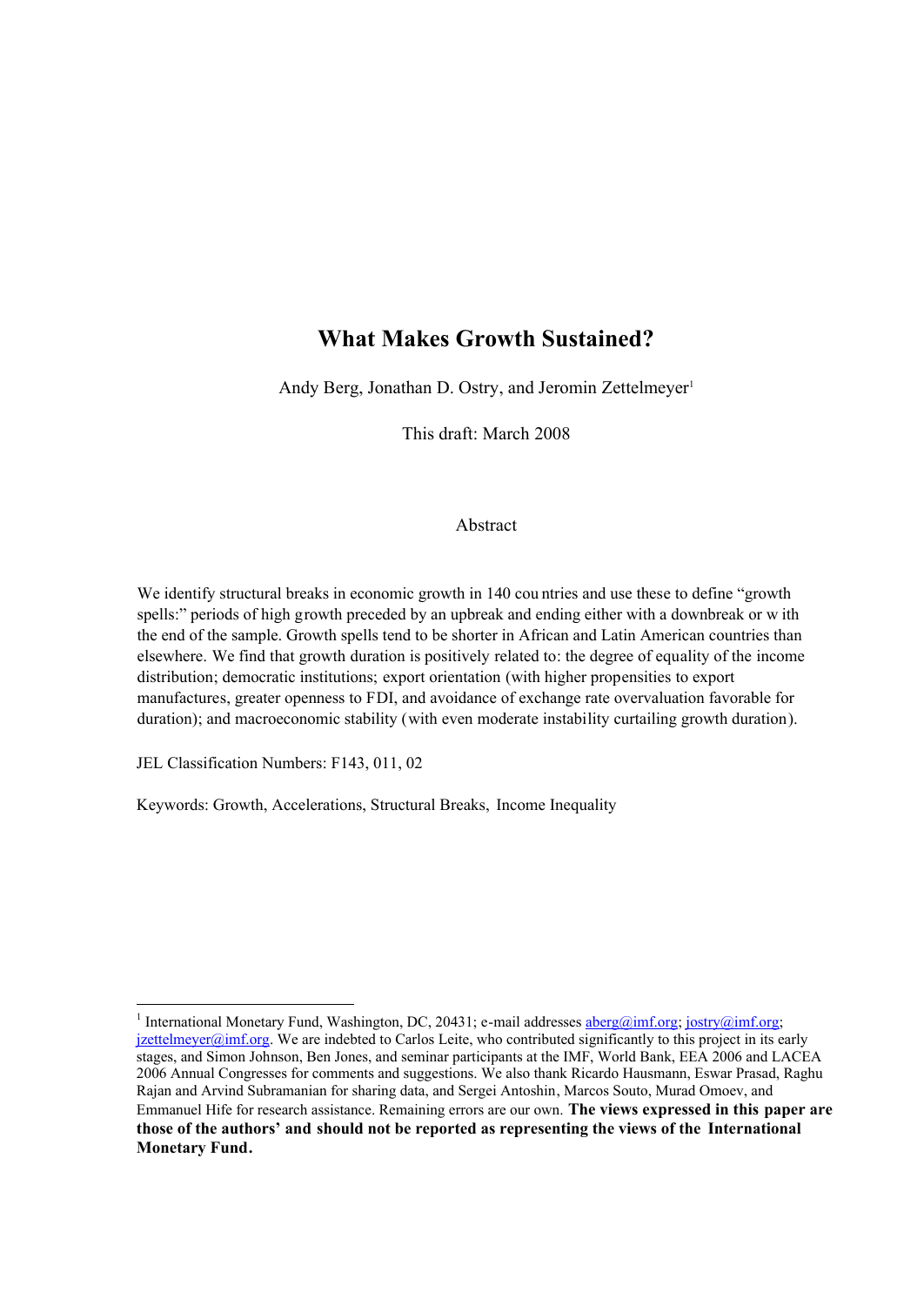# Contents

|--|

| Figure:          |                                                                                |  |
|------------------|--------------------------------------------------------------------------------|--|
|                  |                                                                                |  |
| Tables:          |                                                                                |  |
| 1.               |                                                                                |  |
| $\overline{2}$ . |                                                                                |  |
| 3.               |                                                                                |  |
| $\overline{4}$ . |                                                                                |  |
| 5.               |                                                                                |  |
| 6.               |                                                                                |  |
| 7.               |                                                                                |  |
| 8.               |                                                                                |  |
| 9.               | Duration Regressions: Current Account, Competitiveness, and Export Structure25 |  |
| 10.              |                                                                                |  |
| 11.              |                                                                                |  |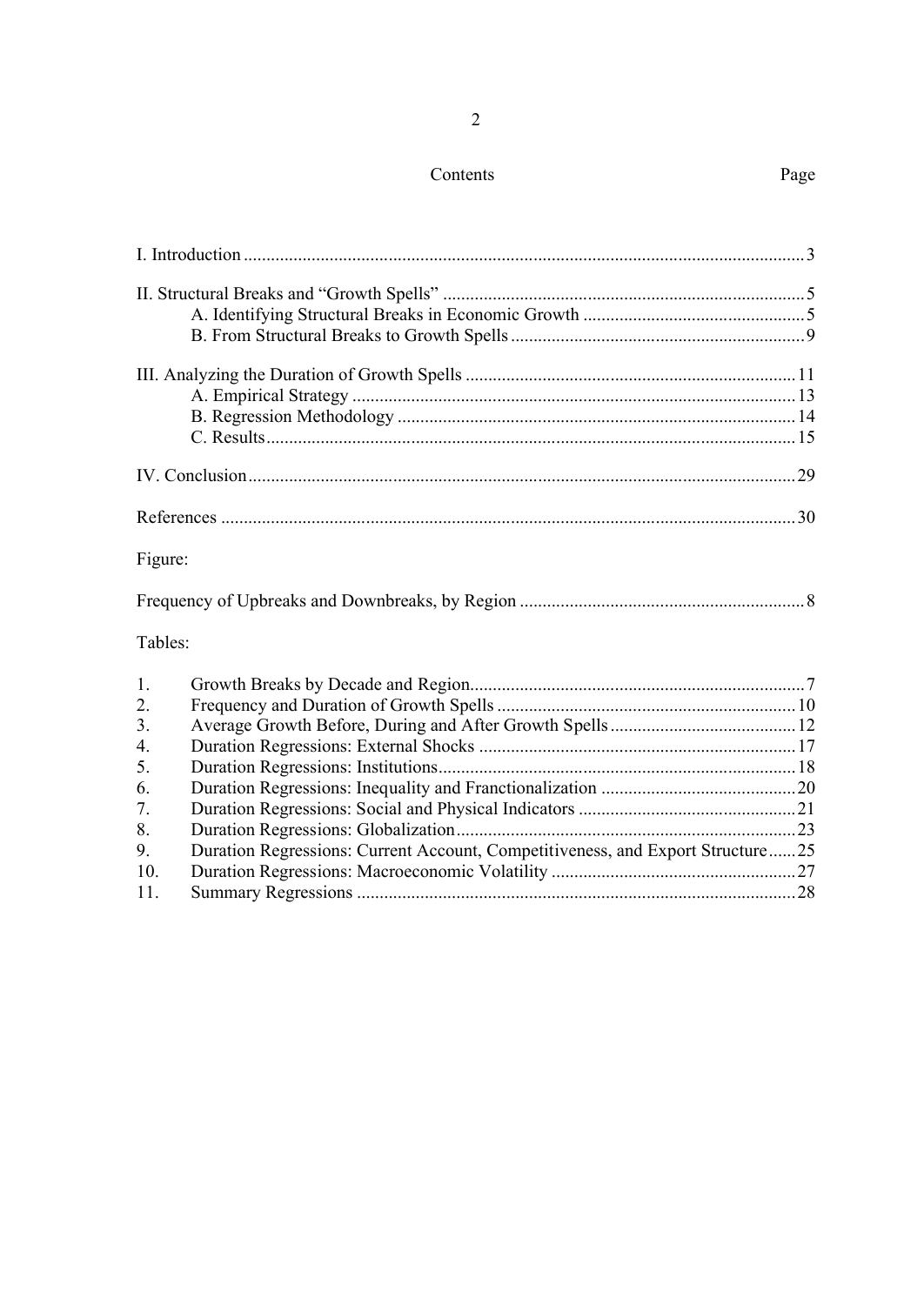#### **I. INTRODUCTION**

Perhaps the most important question confronting policymakers in low-income and emerging market countries is how to embark on a process of *sustained* economic growth. Until recently, however, the economics literature provided little guidance on this issue. To be sure, since the early 1990s, a body of work centered on cross-country growth regressions aimed to explain differences in long-term growth between, say, the miracle episodes in Asia and the stagnation in sub-Saharan Africa and Latin America. However, this ignored a fundamental property of growth in developing countries, namely, its lack of persistence. If developing-country output paths look more like mountains, cliffs, and plains than the steady "hills" observed in the industrial world, then looking for an explanation of *average* crosscountry growth differences can lead to misleading results (Pritchett, 2000). Furthermore, such an approach will not shed light on the critical question, from a developing-country perspective, of why some growth episodes tend to end more quickly and abruptly, or why some downturns may be relatively protracted.<sup>2</sup>

A more promising approach may involve exploiting the information in *turning points* in countries' growth performance. If an economy has been falling off a cliff for a number of years and then turns itself around and starts climbing a mountain, it makes sense to ask what is going on around the time of the transition, and during the growth episode, to uncover any commonalities in the experience that can plausibly be exploited in other contexts. Likewise, if a country has been growing well for a number of years, but suddenly changes course for the worse, it would be useful to know what the path out of growth looks like so that other countries can take a different fork in the road. Papers that attempt to uncover the informational content of growth transitions—inspired by Pritchett (2000) and related work, such as Easterly et al. (1993), Ben-David and Papell (1998), and Aguiar and Gopinath (2004)—include Rodrik (1999); Hausmann, Pritchett, and Rodrik (2005); Jones and Olken (2005); Patillo, Gupta, and Carey (2005); Jerzmanowki (2006); Hausmann, Rodriguez, and Wagner (2006); and Reddy and Minoiu (2007).

The results from this literature have been mixed. To some extent, they confirm some of the elements that were thought to be important based on the cross-country approach (e.g., the importance of institutions). However, the papers also suggest that growth transitions remain largely a mystery (in the sense that correlate "usual suspects" explain only a small fraction of what is going on during a transition). Beyond this, currency depreciations and political regime changes seem to be correlated with growth accelerations (Hausmann, Pritchett, and Rodrik, 2005), while collapses in investment play a role in downbreaks.<sup>3</sup> Growth

<sup>&</sup>lt;sup>2</sup> Panel regressions shed some light on these issues, but may not capture turning points well, and are misspecified if the growth dynamics are not captured in a stable linear relationship with a set of fundamentals.

<sup>&</sup>lt;sup>3</sup> Whether investment booms correlate with upbreaks is less clear, however (Jones and Olken, 2005). This is a critical issue as far as "big push" views of development are concerned. Massive scaling up of aid flows to finance capital deepening in poor countries has recently been proposed by Sachs and others. Long before, the development literature focused heavily on investment as the vehicle for generating sustained growth in poor countries (see Rosenstein-Rodan, 1943; Nurkse, 1953; Gerschenkron, 1965; and Murphy and others, 1989). The finding that investment is not a strong correlate of upbreaks would appear to cast doubt on these views.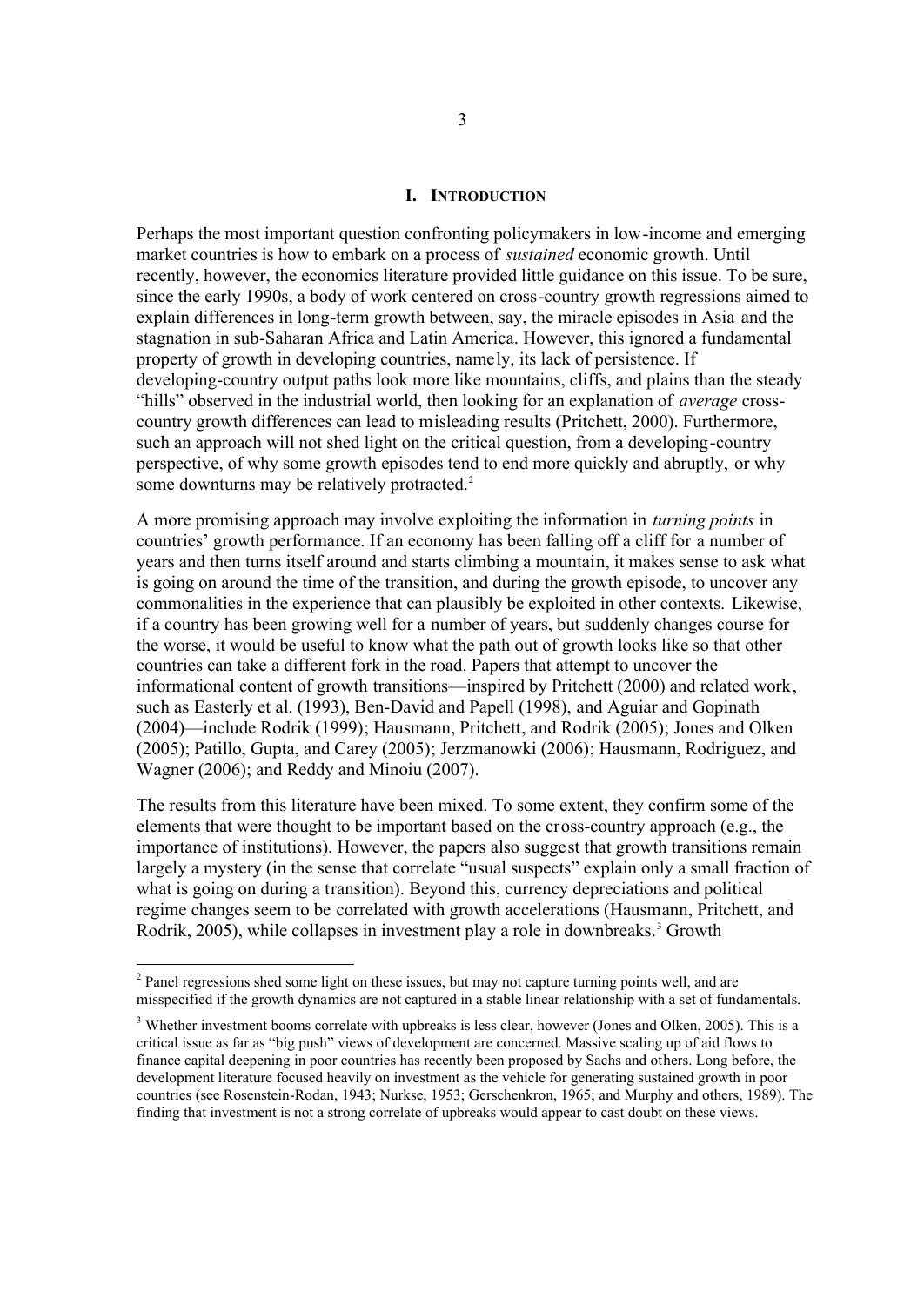decelerations are found to be associated with macroeconomic instability, conflict, and export collapses (Hausmann, Rodriguez, and Wagner, 2006). Hence, one tentative conclusion from this literature is that what matters for getting growth going may be different from what is important to keep it going.

The present paper contributes to this literature by focusing squarely on the second issue, namely the causes of growth *duration*. Closing the per capita income gap with rich countries requires long periods of fast growth in the developing world. While surges in growth are in fact relatively common in the developing world, even in regions that have done very badly over the past few decades, (e.g., sub-Saharan Africa), what really sets poor-performing regions apart is that their growth spells have tended to end relatively soon (e.g., in comparison with East Asian or industrial countries). The question of how to forestall the end of growth spells is thus critical, especially for the large number of developing countries that are currently enjoying strong growth.

We approach the topic somewhat differently than the literature before us. Focusing on the before and after of a deceleration episode misses a great deal of potential information, since it does not tell us what a country (or its environment) was "doing right" *prior* to its deceleration. Studies that focus on deceleration events are not well placed to draw lessons from the fact that some decelerations are preceded by much longer periods of high growth than others. We attempt to capture this information by moving the object of inquiry to *duration per se*: that is, by studying the determinants of the length of growth spells. We do so by applying duration analysis techniques that are common in medical or microeconomic applications (for example, studies that examine the length of unemployment spells). A further advantage is that the duration approach can easily take account of censored observations, that is: it can exploit the information contained in growth spells that are still ongoing.

The object of our analysis is the "growth spell:" the time period between a growth acceleration and a deceleration. To identify accelerations and decelerations, we combine structural break tests and economic criteria. Relying exclusively on ad hoc economic criteria may not be the best approach if year-to-year volatility in the underlying growth series differs substantially across countries, as is indeed the case. But relying exclusively on structural breaks in growth may not be enough, because some statistically significant breaks in growth may be too small to be of much interest economically. Having identified growth spells, we explore the potential determinants of its duration by estimating a proportional hazard model with time-varying covariates: this model relates the probability that a growth spell will end to a variety of economic and political variables. In doing so, we distinguish between "initial conditions" in place at the time of an acceleration, and changes that take place during a growth spell. The latter are particularly relevant for the question of what policies can extend the life of an ongoing growth spell.

Within the literature on growth transitions, our approach relates most closely to recent papers by Hausmann, Rodriguez, and Wagner (2006) and Jerzmanowki (2006). While Hausmann, Rodriguez, and Wagner (2006) also use duration analysis, they focus on the length of *stagnations* rather than that of growth spells. Another difference with respect to the present paper is that stagnations are identified using an economic criterion rather than statistical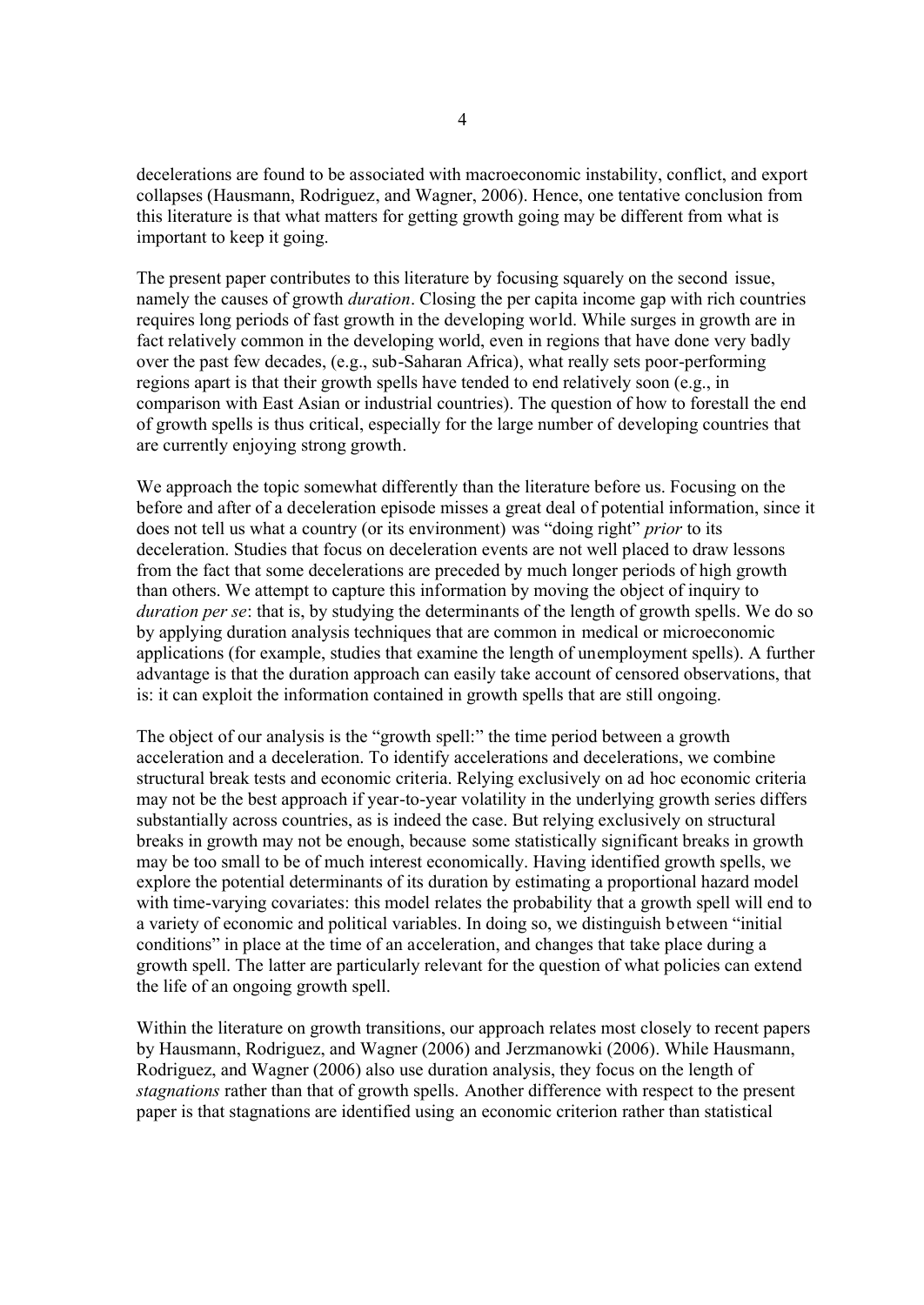breaks in the growth process. Jerzmanowki (2006) is easily the most ambitious paper in this literature, and perhaps the most faithful to Pritchett's (2000) idea that developing country growth can be classified into structurally different "regimes." He estimates a Markovswitching model of growth with four such regimes: miracle growth; stable growth; stagnation; and crisis. These four regimes and the 16 transition probabilities between regimes are estimated simultaneously. However, the approach is so informationally demanding that it can examine only one potential determinant of transition probabilities at a time. In contrast, our paper identifies just two regimes using structural break analysis and then, in a second step, investigates the probability of a regime switch (from growth to stagnation) using duration analysis. In doing so, we study many potential factors influencing the probability that a growth spell might end.

Our main findings confirm some previous results in the literature—in particular, that external shocks and macroeconomic volatility are negatively associated with the length of growth spells, and that good political institutions help prolong growth spells. We also have some more surprising findings. Trade liberalization, seems to help not only in getting growth going, as emphasized by previous authors, but also in sustaining it—particularly when combined with competitive exchange rates, current account surpluses, and an external capital structure weighted toward foreign domestic investment (see also Dell'Ariccia and others (2008) on this latter point). Furthermore, we find that export composition matters. Consistent with the findings of Johnson, Ostry, and Subramanian (2006, 2007), Hausmann, Hwang, and Rodrik (2006) and Hausmann, Rodriguez, and Wagner (2006), we find that the manufacturing share in exports, and more generally, export product sophistication tend to prolong growth. Most strikingly, we find that the duration of growth spells is strongly related to income distribution: more equal societies tend to grow longer. On the whole, these results share some of the flavor of recent work on the political economy of growth and development, as briefly discussed in Section III and in our conclusions.

## **II. STRUCTURAL BREAKS AND "GROWTH SPELLS"**

We apply a variant of a procedure proposed by Bai-Perron (1998, 2003) for testing for multiple structural breaks in time series when both the total number and the location of breaks is unknown. Our approach differs from the Bai-Perron approach in that it uses sample-specific critical values that take into account heteroskedasticity and small sample size as opposed to asymptotic critical values; and in that it extends Bai-Perron's algorithm for sequential testing of structural breaks, as described below. Antoshin, Berg, and Souto (2008) describes these extensions in more detail and shows that they improve both the power and size properties of the test in applications such as ours.

# **A. Identifying Structural Breaks in Economic Growth**

At the outset, we must decide on the minimum "interstitiary period:" the minimum number of years, *h*, between breaks. Given a given sample size *T*, the interstitiary period *h* will determine the maximum number of breaks, *m* for each country:  $m = \text{int}(T/h)$ -1. For example,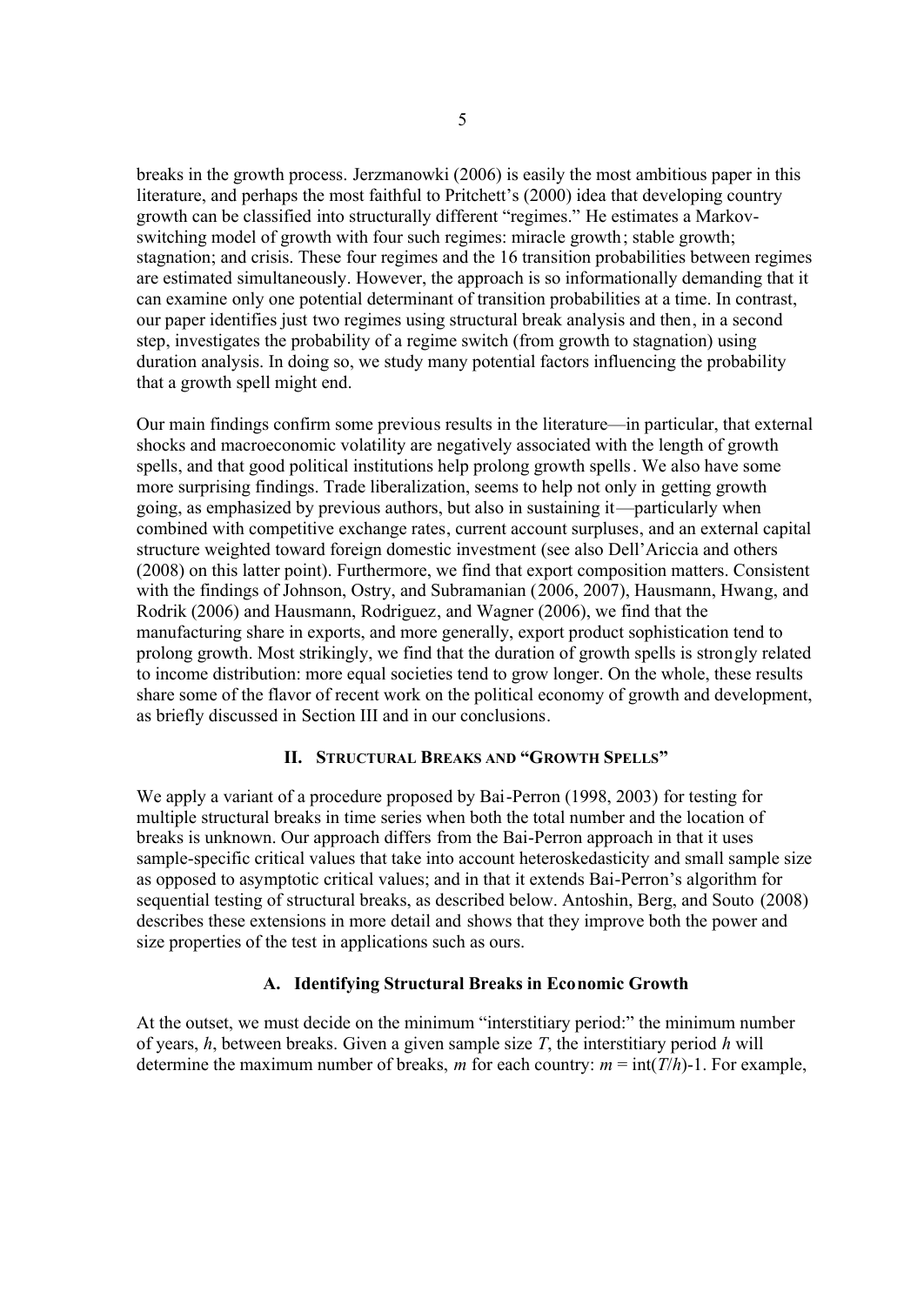if  $T = 50$  and  $h = 8$ , then  $m = \text{int}(6.25) - 1 = 5.4$  Imposing a long interstitiary period means that we could be missing true breaks that are less than *h* periods away from each other, or from the beginning or end of the sample period. However, allowing a short interstitiary period implies that some structural break tests may have to be undertaken on data subsamples containing as few as  $2h+1$  observations. In these circumstances, the size of the test may no longer be reliable, and the power to reject the null hypothesis of no structural break on the subsample may be low. Moreover, we hypothesize that breaks at shorter frequencies may have different determinants, and in particular may embody cyclical factors that we are less interested in here. Balancing these factors, we set *h* either equal to 8 or to 5.

We next employ an algorithm that sequentially tests for the presence of up to *m* breaks in the GDP growth series. The first step is to test for the null hypothesis of zero structural breaks against the alternative of 1 *or more* structural breaks (up to the pre-set maximum *m*). The location of potential breaks is decided by minimizing the sum of squared residuals between the actual data and the average growth rate before and after the break. Critical values are generated through Monte Carlo simulations, using bootstrapped residuals that take into account the properties of the actual time series (that is, sample size and variance).

In the event that the null hypothesis of no structural breaks is rejected, we next examine the null of exactly one break, the location of which is again optimally chosen. This is tested by applying the same test as before—i.e. testing the null of 0 breaks against 1 or more breaks on the *subsamples* to the right and left of the hypothesized break (up to the maximum number of breaks that the subsample length will allow given the interstitiary period). If *any* of the tests on the subsamples rejects, we move to testing the null of exactly two breaks, by testing for zero against 1 or more breaks on the three subsamples on the right, left and in between the optimally chosen two breaks, and so on. The procedure ends when the hypothesis of *l* structural breaks can no longer be rejected against the alternative of more than *l* breaks.

Table 1 and the figure summarize the results from applying these tests to income per capita growth series in 140 countries for which internationally comparable output data are available since at least the 1970s. Our data source is version 6.2 of the *Penn World Tables*, extended from 2004 to 2006 using the IMF's *World Economic Outlook* database. Table 1 shows the number of "upbreaks" and "downbreaks", at the 10 percent significance level and minimum interstitiary periods of 5 and 8 years, respectively, by region and decade. We also ran the algorithm using higher p-values to give us a chance to detect more breaks (albeit at the expense of more "false positives") in countries in which the year-to-year volatility of output is high. This increases the total number of breaks identified, but does not substantially affect the distributions of upbreaks and downbreaks across regions and time periods.

-

<sup>&</sup>lt;sup>4</sup> In Bai and Perron's terminology, the ratio  $h/T$  is referred to as the "trimming factor". Since  $T = 35-55$ observations, our choices of *h* imply trimming factors between 10 percent and 20 percent.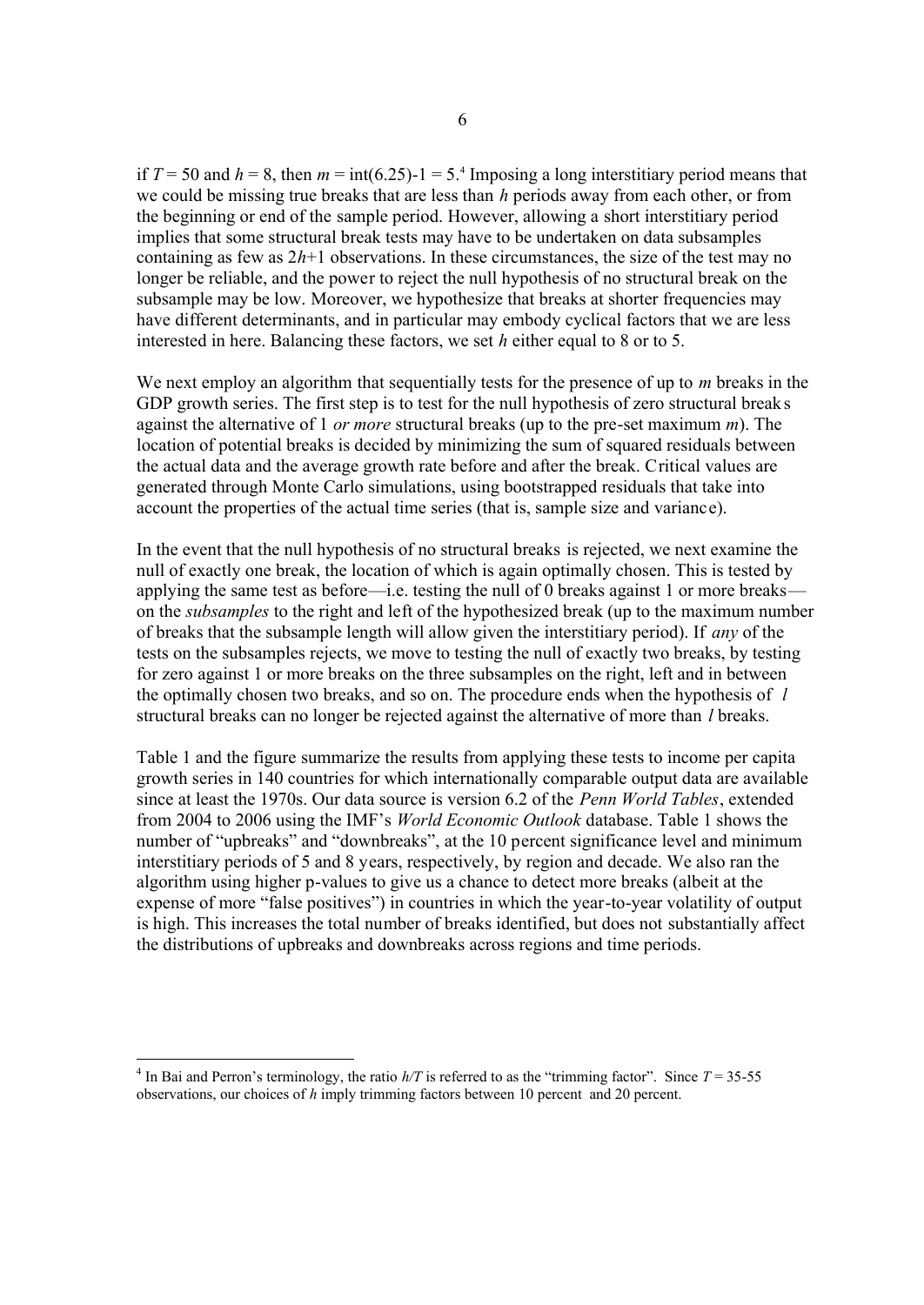#### **Table 1. Growth Breaks by Decade and Region**

 $(p = 0.10)$ 

|                             |                     | minimum segment $= 5$ |              |                |     |     | minimum segment $= 8$ |                |     |     |     |
|-----------------------------|---------------------|-----------------------|--------------|----------------|-----|-----|-----------------------|----------------|-----|-----|-----|
| Region                      | No. of<br>countries | Total                 | $50-$<br>60s | 70s            | 80s | 90s | Total                 | $50-$<br>60s   | 70s | 80s | 90s |
| Total upbreaks              | 140                 | 139                   | 34           | 30             | 33  | 42  | 76                    | 17             | 13  | 20  | 26  |
| Industrial countries 1/     | 37                  | 26                    | 10           | 5              | 6   | 5   | 10                    | 5              | 0   | 2   | 3   |
| <b>Emerging Asia</b>        | 22                  | 28                    | 6            | 9              | 6   | 7   | 20                    | 5              | 6   | 4   | 5   |
| Latin America and Caribbean | 28                  | 33                    | 8            | $\overline{7}$ | 11  | 7   | 18                    | $\overline{2}$ | 4   | 8   | 4   |
| Africa and Middle East      | 53                  | 52                    | 10           | 9              | 10  | 23  | 28                    | 5              | 3   | 6   | 14  |
| Total downbreaks            | 140                 | 151                   | 19           | 58             | 42  | 32  | 95                    | 8              | 44  | 32  | 11  |
| Industrial countries        | 37                  | 39                    | 0            | 23             | 6   | 10  | 19                    | $\Omega$       | 13  | 1   | 5   |
| <b>Emerging Asia</b>        | 22                  | 20                    | 4            | 6              | 6   | 4   | 15                    | $\Omega$       | 6   | 6   | 3   |
| Latin America and Caribbean | 28                  | 35                    | 7            | 10             | 12  | 6   | 25                    | $\overline{2}$ | 11  | 11  | 1   |
| Africa and Middle East      | 53                  | 57                    | 8            | 19             | 18  | 12  | 36                    | 6              | 14  | 14  | 2   |

1/ Includes Korea, Singapore, Hong Kong SAR, and Taiwan Province of China.

At the ten percent significance level and  $h = 5$ , our algorithm identifies a total of 290 breaks—139 "upbreaks" and 151 "downbreaks", that is, a little more than one upbreak and one downbreak per country on average. This is dramatically higher than the total number of breaks (74) that the standard Bai-Perron algorithm identifies using the same data, p-value and interstitiary period, and is consistent with the findings reported in Antoshin, Berg, and Souto (2008). Upbreaks tend to be most common in the 1950s and 60s, driven by Europe and Latin America, and in the 1990s, driven by Africa (see figure and Table 1). Downbreaks are particularly concentrated in the 1970s. For the high income countries, the first half of the 1970s stands out; for Latin America, the period between 1978 and 1983; for Africa, the 1970s and the first half of the 1980s.

Setting the minimum period between breaks to  $h = 8$  substantially reduces the total number of breaks. At the 0.1 percent significance level we find 171 breaks: 76 upbreaks and 95 downbreaks (the standard Bai-Perron approach identifies only 64 breaks in total). The fact that setting  $h = 8$  leads to 40 percent fewer breaks shows that the interstitiary period matters, but it does not tell us which approach is better. With  $h = 5$ , we may be picking up some breaks in long-term growth that we might be missing when we require breaks to be at least 8 periods apart. However, we may also be picking up abrupt output movements at shorter frequencies that reflect volatility, business cycles, or short-lived commodity price booms or busts. These are more likely to be filtered out by setting  $h = 8$ . In the remainder of the paper, we hence work with both sets of breaks.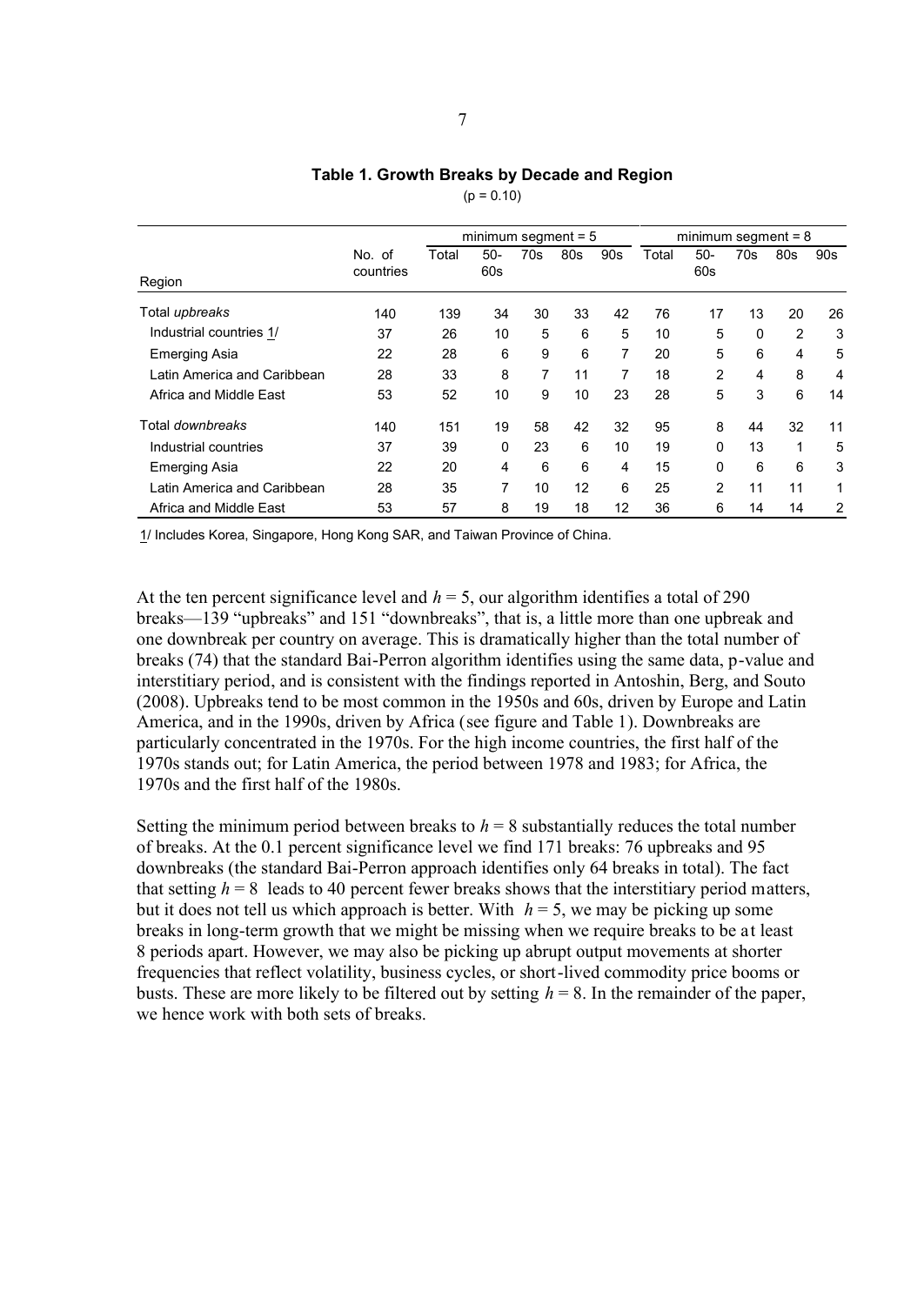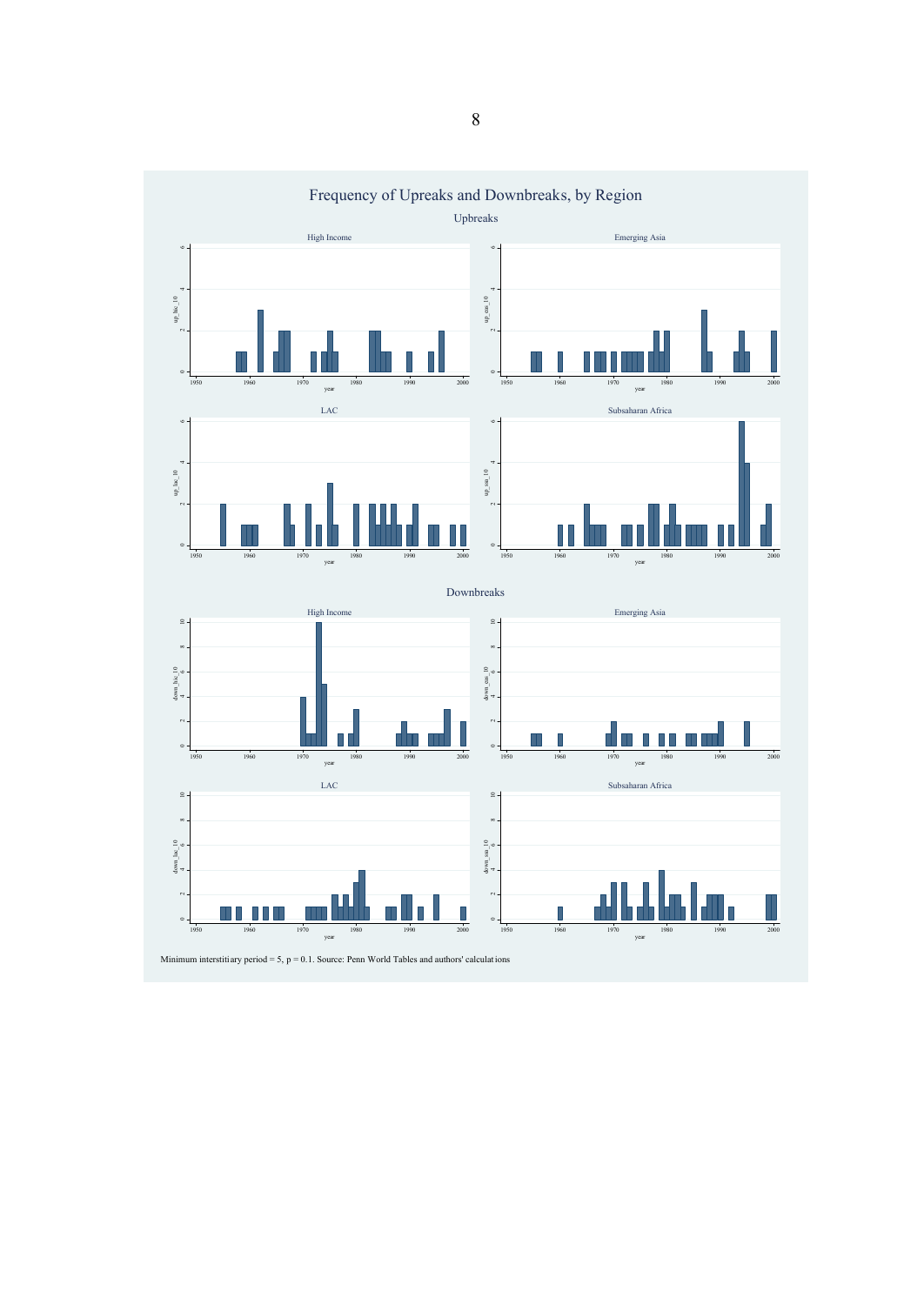## **B. From Structural Breaks to Growth Spells**

The period following a growth upbreak can be thought of as a "growth spell:" a time period of higher growth than before, ending either with a downbreak or with the end of the sample. However, it is sometimes the case (after periods of very high growth) that high growth continues, albeit at a lower level. In this case, one would not want to say that a growth spell has ended. Conversely, it is sometime the case that an upbreak follows a period of sharply negative growth, leading to a period in which growth is still negative (or positive but very small). In this case, one would not want to say that a growth spell is underway.

In short, if the objective is to understand the determinants of *desirable* growth spells, the statistical criteria discussed in the previous section need to be supplemented by an economic criterion. We hence define growth spells as periods of time

- *beginning* with a statistical upbreak followed by a period of *at least g* percent average growth; and
- *ending* either with a statistical downbreak followed by a period of *less* than g percent average growth ("*complete*" growth spells) or with the end of the sample ("*incomplete*" growth spells).

Since growth in our definition means per capita income growth, growth of as low as 2 percent might be considered a reasonable threshold. We used  $g = 2$ ,  $g = 2.5$  and  $g = 3$ , with similar results, and focus on the  $g = 2$  case below.<sup>5</sup>

We now characterize the growth spells that result from applying these criteria to the structural breaks summarized in Table 1, using  $g = 2$ , from several angles.

## **Duration of Spells**

Regions do not differ much in terms of the *frequency* of growth spells. Table 2 presents the number of growth spells by region together with some rudimentary information about the distribution of the length of these spells. Focusing on the  $h = 5$  case, there have been a total (both complete and incomplete) of 103 spells at the 10 percent level and 160 at the 25 percent level. For the *h* = 8 case, the number of spells is 62 and 91, respectively. A little under half of the spells identified at each level correspond to Latin America and Africa, about in line with the fraction of Latin American and African countries in the sample. Hence, in spite of the potential bias against finding growth spells in these countries as a result of their high year-to-year volatility, Latin America and Africa do not, on average, appear very unusual with respect to their ability to *get growth going*.

<sup>&</sup>lt;sup>5</sup> In the definition above, growth spells are required to begin with a *within-sample* upbreak. But there are many country cases in which there are no upbreaks in the first 20 years or so because growth started out high. This growth period could reasonably be regarded as a growth spell initiated by an upbreak outside the sample period. We are working to extend the output series backwards, or use information about economic history, to roughly "time" the beginnings of these early growth spells.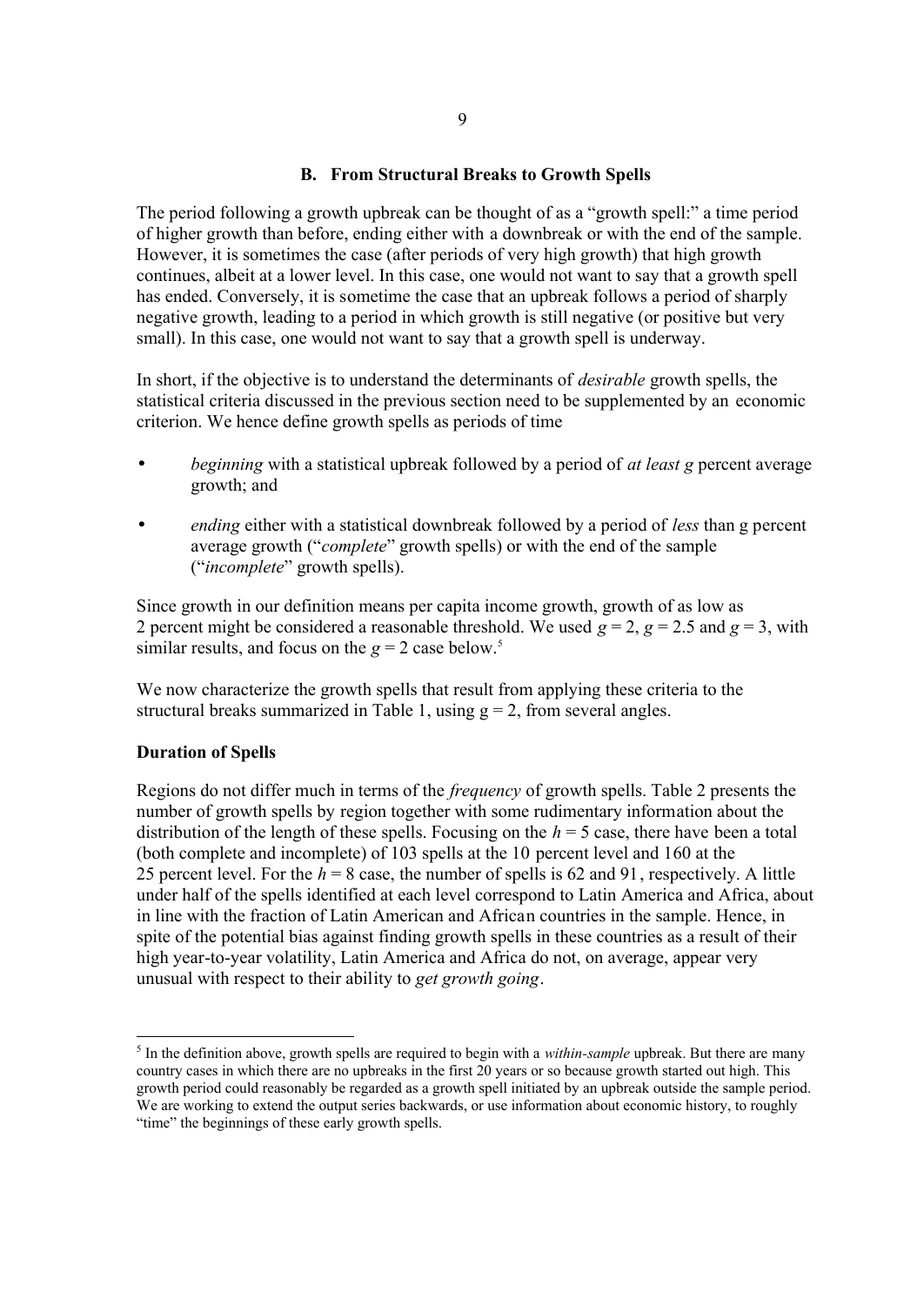| $p = 0.10$              |                                      |        |                                  | $p = 0.25$        |                  |                |          |                   |                  |
|-------------------------|--------------------------------------|--------|----------------------------------|-------------------|------------------|----------------|----------|-------------------|------------------|
|                         | No. of<br>No. of<br>Mean<br>% spells |        |                                  | No. of            | Mean             | % spells       |          |                   |                  |
|                         | countries                            | spells | duration                         |                   | lasting at least | spells         | duration |                   | lasting at least |
| Region                  |                                      |        |                                  | 10 years 16 years |                  |                |          | 10 years 16 years |                  |
|                         |                                      |        | minimum length of spell: 5 years |                   |                  |                |          |                   |                  |
|                         |                                      |        |                                  | Complete spells   |                  |                |          |                   |                  |
| Industrial Countries 2/ | 37                                   | 9      | 12.8                             | 67                | 22               | 21             | 10.3     | 48                | 14               |
| <b>Emerging Asia</b>    | 22                                   | 7      | 18.9                             | 71                | 57               | 16             | 13.6     | 56                | 38               |
| Latin America           | 18                                   | 11     | 9.9                              | 27                | 18               | 14             | 10.5     | 43                | 21               |
| Sub-Saharan Africa      | 43                                   | 11     | 5.7                              | 0                 | $\mathbf 0$      | 27             | 6.7      | 7                 | $\overline{7}$   |
| Other developing 3/     | 20                                   | 10     | 8.9                              | 20                | 10               | 12             | 10.3     | 33                | 17               |
|                         |                                      |        |                                  | Incomplete spells |                  |                |          |                   |                  |
| Industrial Countries 2/ | 37                                   | 11     | 28.8                             | 91                | 82               | 20             | 23.5     | 95                | 60               |
| <b>Emerging Asia</b>    | 22                                   | 13     | 21.6                             | 77                | 54               | 12             | 18.1     | 58                | 33               |
| Latin America           | 18                                   | 3      | 22.7                             | 100               | 67               | 4              | 18.3     | 75                | 50               |
| Sub-Saharan Africa      | 43                                   | 20     | 14.2                             | 70                | 20               | 23             | 10.7     | 57                | 17               |
| Other developing 3/     | 20                                   | 8      | 19.0                             | 63                | 50               | 11             | 21.4     | 73                | 64               |
|                         |                                      |        |                                  | Total             |                  |                |          |                   |                  |
| Industrial Countries 2/ | 37                                   | 20     | 21.6                             | 80                | 55               | 41             | 16.7     | 71                | 37               |
| <b>Emerging Asia</b>    | 22                                   | 20     | 20.7                             | 75                | 55               | 28             | 15.5     | 57                | 36               |
| Latin America           | 18                                   | 14     | 12.6                             | 43                | 29               | 18             | 12.2     | 50                | 28               |
| Sub-Saharan Africa      | 43                                   | 31     | 11.2                             | 45                | 13               | 50             | 8.6      | 30                | 12               |
| Other developing 3/     | 20                                   | 18     | 13.4                             | 39                | 28               | 23             | 15.6     | 52                | 39               |
|                         |                                      |        | minimum length of spell: 8 years |                   |                  |                |          |                   |                  |
|                         |                                      |        |                                  | Complete spells   |                  |                |          |                   |                  |
| Industrial Countries 2/ | 37                                   | 2      | 13.0                             | 100               | 0                | 7              | 16.1     | 71                | 29               |
| <b>Emerging Asia</b>    | 22                                   | 3      | 20.3                             | 67                | 67               | $\overline{7}$ | 13.6     | 43                | 29               |
| Latin America           | 18                                   | 4      | 12.5                             | 50                | 25               | 7              | 12.9     | 43                | 29               |
| Sub-Saharan Africa      | 43                                   | 3      | 8.3                              | 0                 | 0                | 6              | 8.0      | 0                 | 0                |
| Other developing 3/     | 20                                   | 7      | 10.4                             | 29                | 14               | 7              | 12.4     | 43                | 29               |
|                         |                                      |        |                                  | Incomplete spells |                  |                |          |                   |                  |
| Industrial Countries 2/ | 37                                   | 8      | 27.8                             | 100               | 75               | 12             | 24.2     | 100               | 67               |
| <b>Emerging Asia</b>    | 22                                   | 13     | 26.1                             | 100               | 62               | 13             | 22.8     | 100               | 62               |
| Latin America           | 18                                   | 2      | 19.0                             | 100               | 50               | 5              | 16.6     | 100               | 60               |
| Sub-Saharan Africa      | 43                                   | 15     | 14.6                             | 80                | 27               | 19             | 14.5     | 84                | 26               |
| Other developing 3/     | 20                                   | 5      | 17.2                             | 100               | 60               | 8              | 18.3     | 100               | 63               |
|                         |                                      |        |                                  | Total             |                  |                |          |                   |                  |
| Industrial Countries 2/ | 37                                   | 10     | 24.8                             | 100               | 60               | 19             | 21.2     | 89                | 53               |
| <b>Emerging Asia</b>    | 22                                   | 16     | 25.0                             | 94                | 63               | 20             | 19.6     | 80                | 50               |
| Latin America           | 18                                   | 6      | 14.7                             | 67                | 33               | 12             | 14.4     | 67                | 42               |
| Sub-Saharan Africa      | 43                                   | 18     | 13.6                             | 67                | 22               | 25             | 13.0     | 64                | 20               |
| Other developing 3/     | 20                                   | 12     | 13.2                             | 58                | $33\,$           | 15             | 15.5     | 73                | 47               |

# **Table 2. Frequency and Duration of Growth Spells 1/**

1/ Growth cutoff set to  $g = 2$  percent (per capita).

2/ Includes Korea, Singapore, Hong Kong SAR, and Taiwan Province of China.

3/ Middle East, North Africa, Cyprus, Turkey, and Caribbean countries.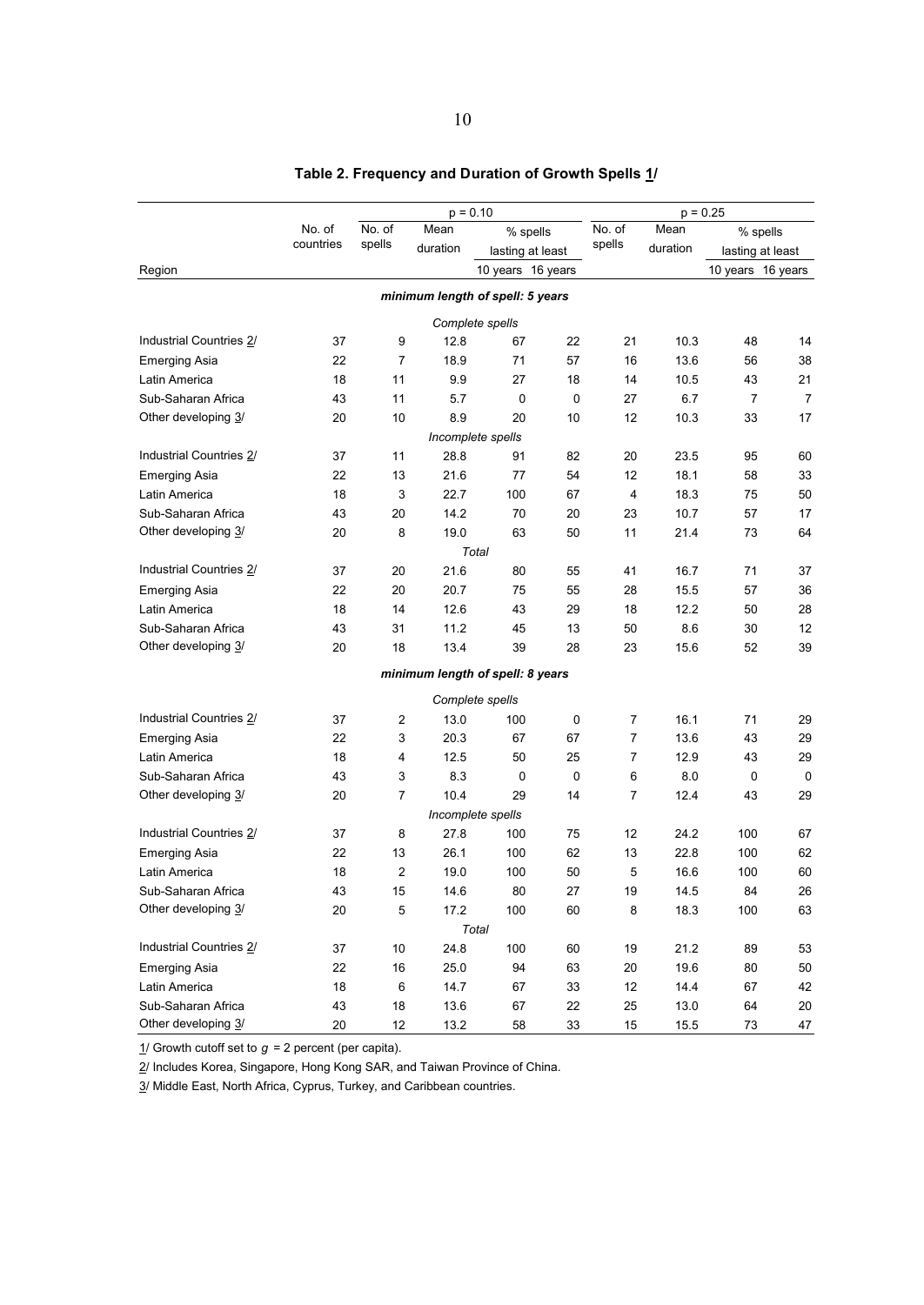Instead, the real problem in these regions seems to be their inability to *sustain* growth over long periods. Irrespective of which minimum interstitiary period and p-level we choose, the mean length of growth spells is always much shorter—by up to a half—for Latin America and Africa compared to the industrial countries and emerging Asia. For  $h = 8,80-100$ percent of growth spells in high income countries and emerging Asia lasted 10 years or more, but only about two thirds of Latin American and African spells do so. For *h* = 5, 70–80 percent of spells in the high income and emerging Asian countries lasted at least 10 years, but only 30–50 percent of spells in Latin America or Africa last that long.

The table also shows an interesting asymmetry between complete and incomplete growth spells for Africa and Latin America. Latin America had a fair number of (albeit short) growth spells in the past, but it has few ongoing growth spells (3–5, depending on the parameters chosen). In contrast, in Africa a large number of countries (between 15 and 23, depending on parameters) are currently enjoying an ongoing growth spell. Most of these were initiated in the mid to late 1990s, which is why they are still short on average.

# **Growth Before, During, and After Growth Spells**

In addition to the incidence and duration of growth spells, overall growth performance will of course depend on growth levels both during and between spells. Table 3 examines whether there are systematic differences across regions in this regard, and also looks at growth immediately before and after growth spells, to see whether there is any sugge stion that growth spells begin or end with economic crises.

In general, there are no big differences in growth levels *during* spells across regions (the main exception is Latin America, where growth spells that began in our sample period have tended to be somewhat less vigorous than in other countries). In contrast, there are big differences with respect to growth after spells ended. In the advanced countries and Asia, growth spells have on average ended with (relatively) "soft landings"—growth rates between -1 and 3 percent—while African spells have tended to end with deep collapses, with average growth rates between -3 and -6 percent. The remaining developing countries occupied an intermediate position, with growth rates between -3 and 1 percent.

There are also interesting differences in growth before the onset of growth spells, p articularly for spells that are currently incomplete. Asian and high income countries tend to start their spells from per capita growth rates that are positive or very slightly negative. In contrast, growth spells in the remaining developing country regions tend to begin with crises. In these regions, average interstitiary rates prior to the last round of growth spells were between -1.3 and -5 percent, with even lower rates immediately prior to the onset of growth spells.

## **III. ANALYZING THE DURATION OF GROWTH SPELLS**

We would like to relate the expected duration of growth spells—or equivalently, the probability that a spell will continue beyond a specific length—to the economic and political conditions prevailing at the beginning of the growth spell, and to policies undertaken during the growth spell. In doing so, we face two main challenges.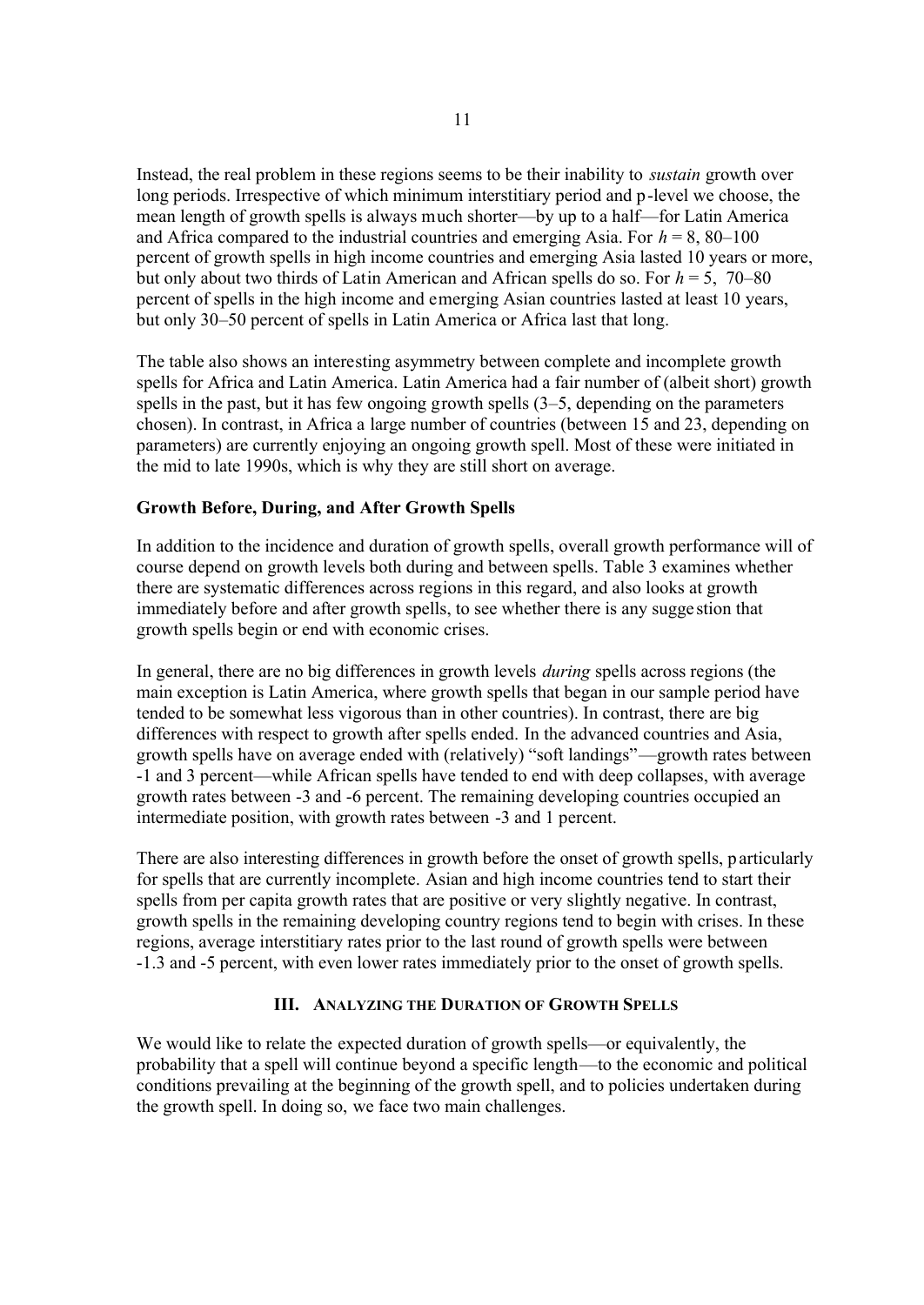|                      |        |                | $p = 0.10$ |                                  |              |        |                | $p = 0.25$ |                 |              |
|----------------------|--------|----------------|------------|----------------------------------|--------------|--------|----------------|------------|-----------------|--------------|
|                      |        | Average growth |            | 3 years                          |              |        | Average growth |            | 3 years         |              |
| Region               | before | during         | after      | before<br>start                  | after<br>end | before | during         | after      | before<br>start | after<br>end |
|                      |        |                |            | minimum length of spell: 5 years |              |        |                |            |                 |              |
|                      |        |                |            | Complete spells                  |              |        |                |            |                 |              |
| High Income          | 0.5    | 7.9            | $-0.6$     | 0.1                              | $-1.0$       | 0.9    | 5.7            | 0.1        | 0.7             | $-0.4$       |
| <b>Emerging Asia</b> | $-1.4$ | 7.2            | $-0.7$     | $-1.7$                           | $-1.0$       | $-1.2$ | 5.0            | $-0.3$     | $-2.0$          | $-0.7$       |
| Latin America        | 0.6    | 4.7            | $-0.1$     | 0.0                              | $-0.1$       | 0.5    | 4.4            | $-0.4$     | 0.0             | $-0.7$       |
| Sub-Saharan Africa   | $-0.9$ | 9.5            | $-3.2$     | $-3.1$                           | $-3.7$       | $-1.7$ | 7.4            | $-2.7$     | $-3.0$          | $-3.1$       |
| Other developing 2/  | $-1.4$ | 6.2            | $-2.5$     | $-1.3$                           | $-2.7$       | $-1.0$ | 5.7            | $-2.2$     | $-0.9$          | $-2.5$       |
|                      |        |                |            | Incomplete spells                |              |        |                |            |                 |              |
| High Income          | $-0.9$ | 5.4            | $\ddotsc$  | $-2.0$                           | $\ddotsc$    | $-0.9$ | 4.1            | $\cdots$   | $-1.8$          | $\ddotsc$    |
| <b>Emerging Asia</b> | $-0.7$ | 4.9            | .          | $-0.9$                           | $\ddotsc$    | 0.2    | 5.4            | $\ddotsc$  | 0.5             | $\ldots$     |
| Latin America        | $-2.0$ | 3.2            | $\ddotsc$  | $-3.9$                           | $\ldots$     | $-2.4$ | 3.0            | $\ddotsc$  | $-3.3$          | $\ldots$     |
| Sub-Saharan Africa   | $-4.9$ | 7.3            | $\ddotsc$  | $-7.5$                           | $\ddotsc$    | $-3.5$ | 6.2            | $\cdots$   | $-5.3$          | $\ldots$     |
| Other developing 2/  | $-1.8$ | 6.4            | .          | $-5.1$                           | $\ddotsc$    | $-2.3$ | 5.7            | $\ddotsc$  | $-3.1$          | $\ldots$     |
|                      |        |                |            | minimum length of spell: 8 years |              |        |                |            |                 |              |
|                      |        |                |            | Complete spells                  |              |        |                |            |                 |              |
| High Income          | 3.3    | 6.0            | 1.2        | 2.6                              | 3.4          | 3.0    | 5.0            | 0.5        | 2.8             | 1.6          |
| <b>Emerging Asia</b> | $-0.9$ | 8.7            | 1.4        | 2.0                              | 1.9          | 0.3    | 6.4            | 1.2        | 1.4             | 2.4          |
| Latin America        | 1.2    | 5.3            | 0.7        | 0.9                              | $-0.8$       | 1.4    | 4.7            | $-0.6$     | 1.3             | $-0.1$       |
| Sub-Saharan Africa   | $-2.7$ | 9.9            | $-3.9$     | $-10.6$                          | $-6.5$       | $-0.6$ | 7.7            | $-2.6$     | $-5.9$          | $-3.5$       |
| Other developing 2/  | $-1.4$ | 4.9            | $-0.9$     | $-0.7$                           | $-1.9$       | $-1.4$ | 4.3            | $-1.3$     | $-0.7$          | $-3.1$       |
|                      |        |                |            | Incomplete spells                |              |        |                |            |                 |              |
| High Income          | 1.3    | 5.9            | .          | 1.1                              | $\ddotsc$    | 0.2    | 5.0            | $\ddotsc$  | $-0.6$          | .            |
| <b>Emerging Asia</b> | $-0.2$ | 4.9            | .          | 0.1                              | $\cdots$     | 0.1    | 4.5            | $\cdots$   | $-0.2$          | $\ldots$     |
| Latin America        | $-1.3$ | 3.4            | $\ldots$   | $-3.0$                           | $\ldots$     | $-0.7$ | 3.6            | $\cdots$   | $-1.3$          | $\ldots$     |
| Sub-Saharan Africa   | $-4.4$ | 5.6            | $\cdots$   | $-7.2$                           | $\ddotsc$    | $-3.2$ | 5.2            | $\ddotsc$  | $-6.5$          | $\cdots$     |
| Other developing 2/  | $-2.7$ | 4.9            | $\ddotsc$  | $-4.3$                           | $\ddotsc$    | $-2.1$ | 4.4            | $\ddotsc$  | $-3.6$          | $\cdots$     |

#### **Table 3. Average Growth Before, During and After Growth Spells 1/**

1/ Growth cutoff set to  $g = 2$  percent (per capita).

2/ Includes Korea, Singapore, Hong Kong SAR, and Taiwan Province of China.

3/ Middle East, North Africa, Cyprus, Turkey, and Caribbean countries.

The first concerns model selection. The approach of this paper is atheoretical, in the sense that we do not base our modeling priors on a particular theory of why growth is more sustained in some cases than in others. Instead, our priors are influenced by a variety of ideas from the existing literature, including the notions that growth spells may end because of: shocks (including terms of trade shocks, capital flow reversals, and wars); a build-up of distributional conflict à la Mancur Olson or because of weaknesses in domestic institutions; an interaction between the two, as institutions may matter for the way in which societies can handle shocks (Berg and Sachs, 1988; Rodrik, 1999; Johnson, Ostry, and Subramanian, 2006,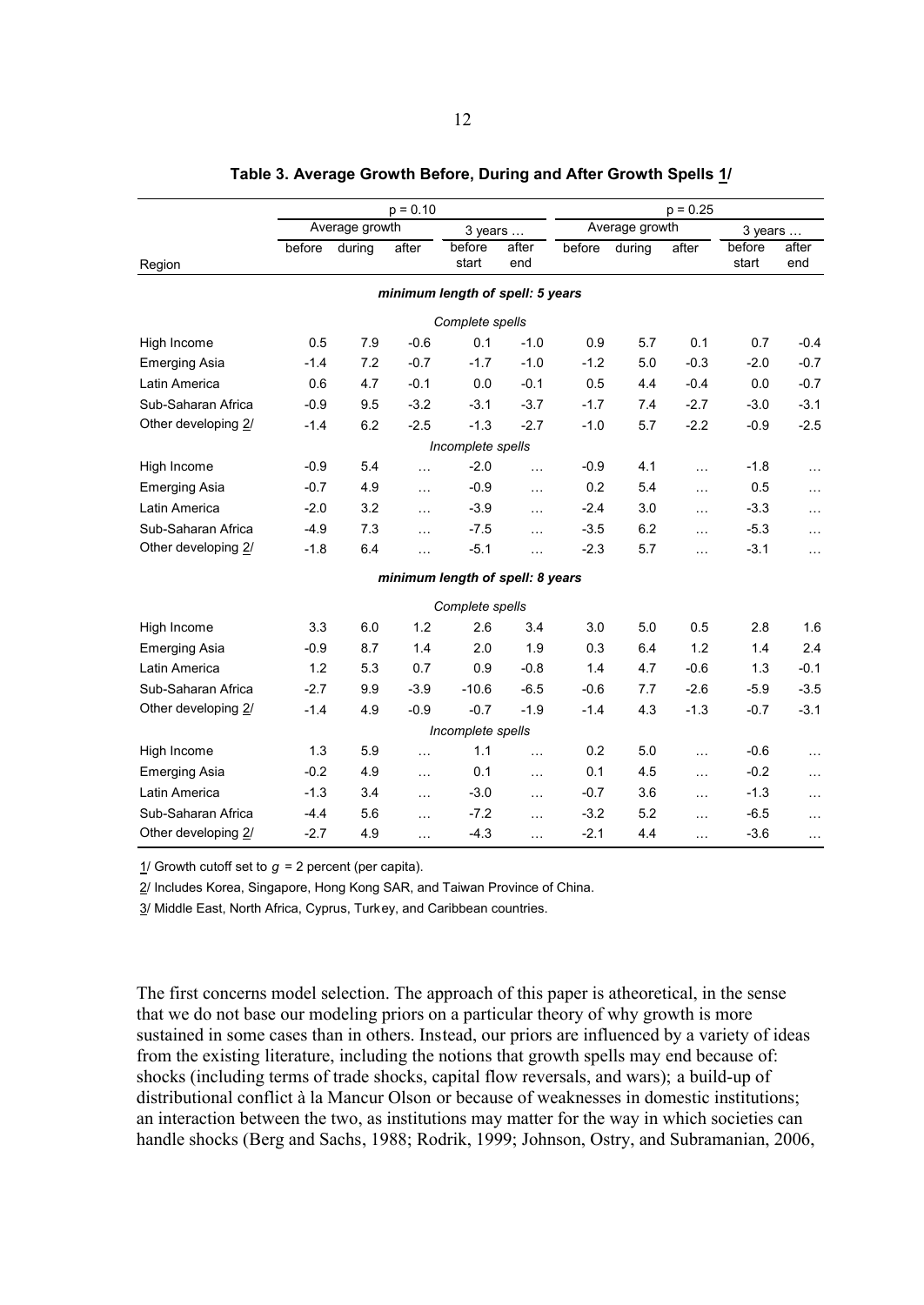2007); macroeconomic instability such as high inflation that may derail growth processes; and the nature of the growth itself, with some types—notably export-led or involving more sophisticated products (Rodrik 2007, Hausmann, Rodriguez, and Wagner, 2006)—more conducive to sustained growth. However, while these notions give us a little bit of structure that helps us think about model selection, they also point to a very wide range of potential determinants of growth duration and to possible interactions between those determinants.

So far, this does not sound very different from the standard model selection problem in empirical growth analysis, which has received significant attention in recent years (for example, Fernandez et al., 2001; Sala i Martin et al., 2004; Hoover and Perez, 2004; and Hendry and Krolzig, 2004). It is greatly complicated in our case, however, due to data constraints that preclude the application of a general-to-specific modeling approach. The problem is that in order to analyze growth spells that began as far back as the 1950s for 119 countries, we require data for many countries over very long time periods. Few long data series are available for many countries. Furthermore, the sample of growth spells that we start out with is small—no more than about 75 observations, even if we push the notion of statistical significance to its limit ( $p = 0.5$ ). As a result, running any growth spells regression that includes the main "usual suspects"—to say nothing of a broader regression that includes a number of other variables—will shrink degrees of freedom considerably. The overlap in data availability between the main series we are interested in is simply too low.

### **A. Empirical Strategy**

This leads us to the following approach. We sequentially test the relevance of particular regressors of interest, while including some minimal controls. This may be acceptable if the ordering of sequential tests, and the controls that are included, are chosen in a reasonable way. In the empirical section below, we begin by running regressions of duration on various proxies for external shocks, controlling only for per capita income levels. This is acceptable if external shocks are not correlated with other (e.g., institutional and policy) determinants of growth spells. Finding that some of these shocks matter, we then control for them while sequentially testing first for the relevance of some institutional variables and income distribution, and then for a variety of health and education related variables, variables related to trade and competitiveness, and macroeconomic policy. At the end, we summarize by showing the results of a few parsimonious regressions that control for all or most of the variables that were found to matter during the sequential testing process.

A second challenge relates to the distinction between initial conditions at the beginning of the spell and changes in determinants of duration as the spell proceeds, and to how potential reverse causality can be addressed in that context. In many cases, we will be studying potential determinants of spell length—say, an institutional index, or an educational indicator, or an economic indicator such as inflation—that changes over the course of the spell. This indicator needs to be regarded as endogenous in the sense that its level may depend on whether the country is in a growth spell or not. At the same time, however, it might be amenable to policy actions while a spell is ongoing. Hence, it would be desirable to understand not only how initial conditions affect duration, but also how ongoing changes in particular variables influence the probability that a spell will end.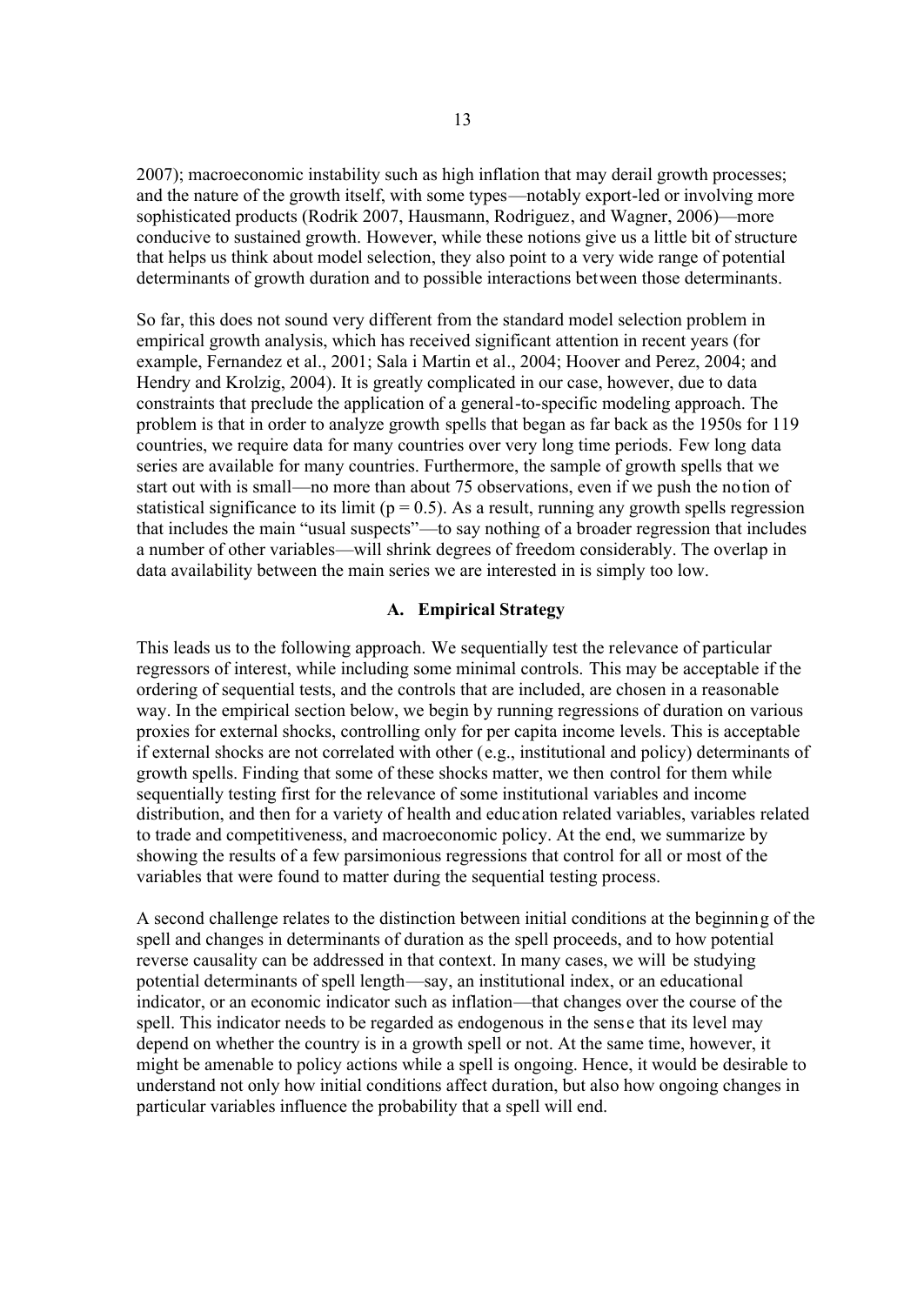We seek to address this by distinguishing, for most variables, between the initial level of the variable at the beginning of the spell, and changes since the beginning of the spell. Reverse causality is addressed by estimating the effect of these time-varying variables on the hazard that a spell will end in the next period *conditional on its current length* (i.e. conditional on being in an ongoing spell). As explained in more detail below, this is achieved through a survival model with time-varying covariates, that can be viewed as roughly analogous to a panel estimation in which the right hand side variables are predetermined (though not strictly exogenous). While this will not eliminate all sources of endogeneity (for example, endogeneity through expectation that the end of a spell is imminent), it should prevent bias through standard feedback from the end of a spell to potential determinants (for example, from a growth collapse to higher inflation, rather than the reverse).

### **B. Regression Methodology**<sup>6</sup>

Let *t* denote "analysis time" (time since growth accelerated) and *T* duration (the length of a growth spell), a random variable.  $t = 1$  denotes the first year in a growth spell,  $t \le 1$  years prior to the beginning of the spell. *X*(*t*) is a vector of time-varying variables that may influence the probability that a growth spell ends (also a random variable);  $x<sub>t</sub>$  the realization of *X*(*t*) at time *t*; and *z* a vector of non-time varying variables that may also have an impact on length of a growth spell. *z* could contain realizations of *X*(*t*) before the beginning of a growth spell (i.e.  $x_t$ ,  $t \le 1$ ) and also variables that have no time dimension at all, e.g. geographical variables. We want to estimate the effect of *X*(*t*) and *z* of interest on *T*.

Duration is usually modeled by parameterizing the *hazard rate*—the conditional probability that the spell will end in the next period—and estimate the relevant parameters using maximum likelihood. In the presence of both time-varying and time invariant covariates, the hazard rate can be defined as (assuming continuous time for now):

(1) 
$$
1 (t, X(t), z) = \lim_{h \to 0} \frac{P(t \le T < t + h | T \ge t, X(t+h), z)}{h} = \frac{f(t | x_t, z)}{1 - F(t | x_t, z)}
$$

where  $F(t | x_t, z)$  and  $f(t | x_t, z)$  are the c.d.f. and density function of *T*, respectively, conditioning on *z* and the realization of *X* at time *t*. The most popular approach to estimating (1) is to assume a "proportional hazard model"—in effect, an assumption that the time dependence of *l* , called the "baseline hazard", is multiplicatively separable from its dependence on  $\{X(t), z\}$ —and to parametrize it by assuming that the relationship between *l* and  $\{X(t), z\}$  is log linear, and that the "baseline hazard" takes a particular functional form:

(2) 
$$
\int (t) = g(X(t), z) \int_0^1 (t) = \exp(b[X(t), z]) \int_0^1 (t)
$$

 6 For details, see Woolridge (2002), Chapter 20.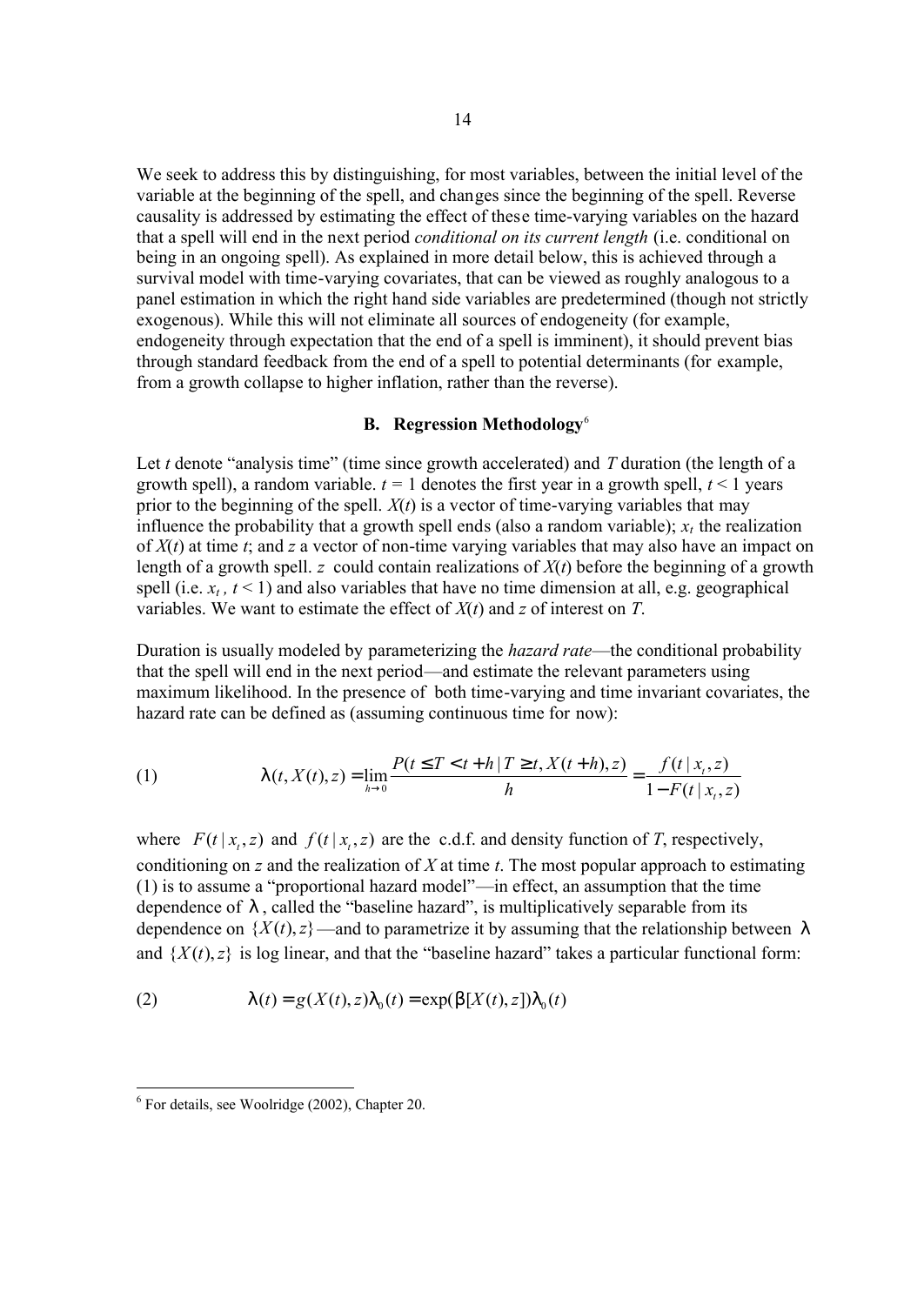where  $\mathcal{L}_{0}(t)$  is assumed to obey a specific distribution whose parameters can be estimated along with the coefficient vector *b* .

One potential problem in estimating (2) arises from the feedback of duration to the covariates *X*, i.e. the fact that *X* might depend on whether or not a spell has ended or is still ongoing. As shown by Woolridge (2002), (2) can be estimated consistently if we can assume that the hazard at time *t* conditional on the covariates at time *t* depends only on the lagged realizations of those covariates, i.e. when it neither depends on future realizations of the covariates, nor on unobserved covariates. Under this assumption, it is possible to construct a partial log likelihood function for each observation which represents the density that a growth spell will end in a particular time interval conditional on the realization of the covariates and a dummy indicating whether the observation is censored or not. The coefficient vector in (2) can then be estimated using maximum likelihood, and the maximum likelihood variance matrices and test statistics are asymptotically valid.

Intuitively, we are making three important assumptions. First, we rule out contemporaneous feedback from the end of a growth spell to the time varying covariates within the current time period. In other words, we must *either* assume that the realization of covariates at *t-*1 contains all relevant information to predict whether a growth spell will end at *t*, *or* that if realizations at *t* matter, they will not change within the time period as a result of the end of a growth spell in that period (for example, health indicators may deteriorate in a low gr owth environment, but this will not be felt in the first period in which a downbreak occurs).<sup>7</sup> Second, we must assume that duration is conditionally independent of censoring. This is automatically satisfied in our sample, since we have fixed censoring (all growth observations end in 2003). Third, and most critically, we must not omit relevant variables from the regression. Given the data availability constrains discussed at the end of the last section, this is potentially the most serious problem.

In practice, we ran the duration regressions using Stata's streg command, assuming that  $\iota_{0}(t)$  follows a Weibull distribution that allows for either positive or negative duration dependence.<sup>8</sup> The main results are robust to alternative distributional assumptions.

# **C. Results**

We proceed sequentially, examining first the role of external shocks, then of institutions and variables related to social conflict (income distribution and ethnic heterogeneity), and then a variety of other, policy related indicators, using some of the previous variables as controls. This sequence is motivated by the idea that external shocks, institutions, and social

<sup>-</sup> $<sup>7</sup>$  In duration analysis text treatments, such as Wooldridge, Chapter 20.4.2, the second assumption is made, by</sup> postulating that the time varying covariates are constant in each time period.

<sup>&</sup>lt;sup>8</sup> A spell ID variable was created, as well as dummy variables for the beginning and end of spells. To take account of the fact that a downbreak, by construction, cannot happen until 5 years into a spell at the earliest (a consequence of our interstitiary period), we created a dummy variable defining the notional start of the spell as the true start year plus four years. The data was set in survival time format using the Stata stset command using these variables (stset year, id(spell id) fail(stop) origin(startplus4)).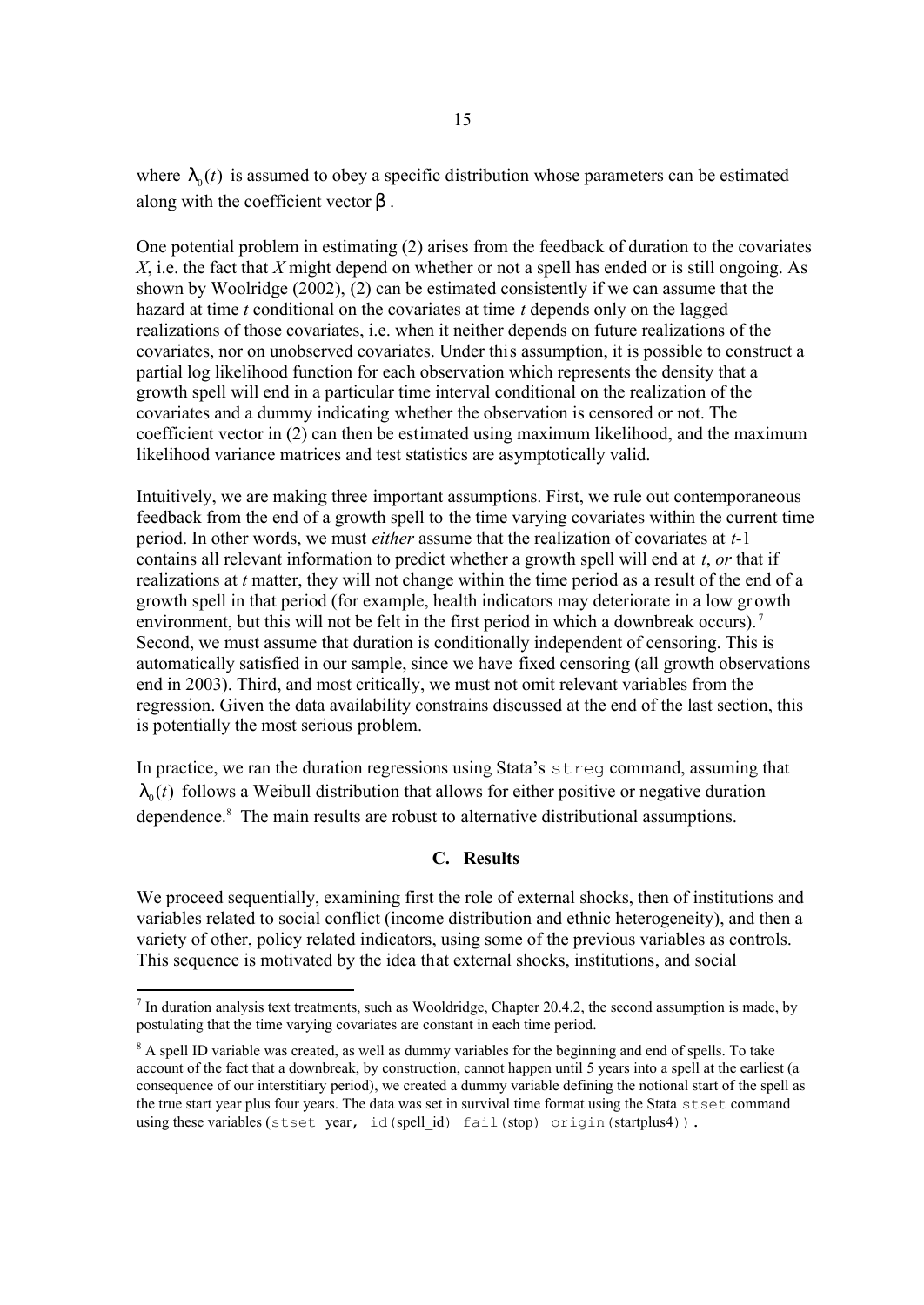heterogeneity may affect the economy both directly and through policies. Hence, omitting policies in a model that accounts for shocks, institution and inequality/heterogeneity merely changes the interpretation of the results (as effects of shocks/institutions/heterogeneity are combined), but does not necessarily misspecify the model.

## **External Shocks**

We focus on two external shocks: changes in the terms of trade and changes in U.S. interest rates. We include first and second lags of terms of trade shocks (measured as year-to-year percentage changes) to give the model some flexibility with regard to the timing of the effect of the terms of trade, and first lags for U.S. interest rate changes. Table 4 shows the results from running these models on our basic four data samples: for growth spells based on breaks identified at the  $p = 0.1$  and 0.25 level; and for interstitiary periods of 5 and 8, respectively.

As is standard in survival analysis, the table shows *exponentiated* regression coefficients. These can be interpreted as "hazard ratios": as the factor by which the hazard rate increases when the covariate increases by one unit. For example, a hazard ratio of 1.1 means that a unit change in the regressor increases the risk of a growth downbreak in the next period by 10 percent. A hazard ratio of 1 means there is no effect, and a hazard ratio of less than one denotes a "protective effect". The p-values shown below the hazard ratios refer to the probability that the true hazard ratio equals 1. We use the convention that hazard ratios that are significantly different from 1 at the 5 percent level or less are denoted in bold; hazard ratios significant at the 10 percent but not 5 percent level in bold and italics.

As expected—given Rodrik (1999) and related work—external shocks seem to increase the risk that growth spells will end. For the terms of trade, a hazard ratio of 0.97-0.98 means that a one percent improvement in the terms of trade will reduce the probability of a growth downbreak by 2-3 percent (though the effect is not precisely estimated, and does not show up in one of our four samples). We also find a very large and significant effect of U.S. interest rate changes on duration: depending on the sample, a one percentage point (100 basis point) increase in U.S. rates is estimated to increase the probability that a growth spell will end in the next year by 25–50 percent. Qualitatively similar (though less precise) results obtain if a 0-1 dummy variable for large hikes in the U.S. federal funds rate is used instead of continuous changes in U.S. market rates (see Becker and Mauro, 2006).

## **Political and Economic Institutions**

There is a well-established link between long-run growth and political institutions—in particular, the extent to which they achieve political accountability and constrain the executive (Acemoglu, Johnson, and Robinson (2000, 2005; Sokoloff and Engerman, 2000; Rodrik, Subramanian, and Trebbi, 2004). Whether this link operates via more vigorous growth or more sustained growth spells or both is not obvious. One channel through which weaker institutions could lead to shorter growth spells is by making societies deal less effectively with external shocks (Rodrik, 1999). Another is that poor institutions breed economic and political problems which make countries more crisis-prone, and growth more volatile (Acemoglu et al., 2003).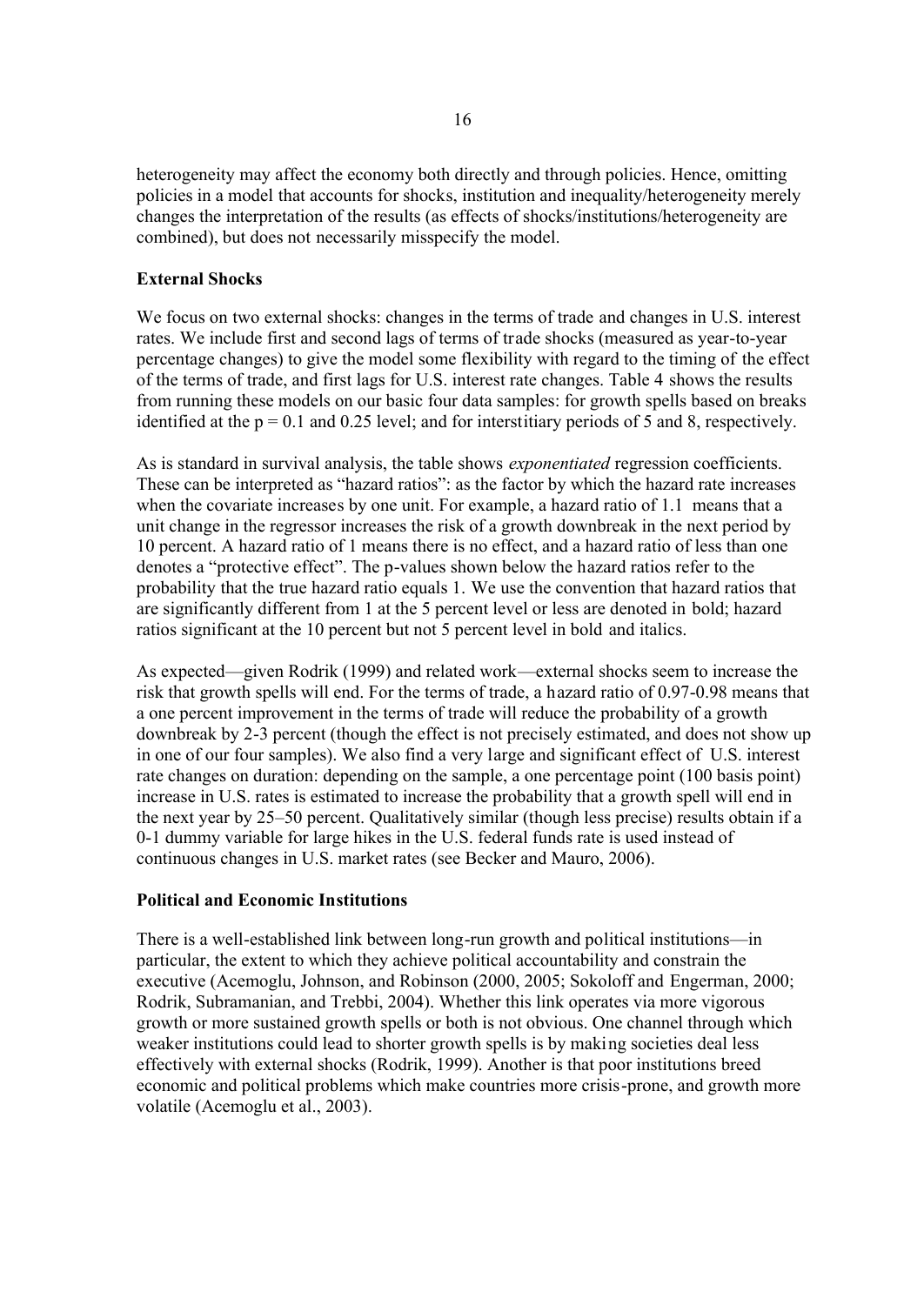|   |                            | 5 year minimum spell |                 | 8 year minimum spell |                 |
|---|----------------------------|----------------------|-----------------|----------------------|-----------------|
|   | Model Variable             | $p_{BR} = 0.1$       | $p_{BR}$ = 0.25 | $p_{BR}$ = 0.1       | $p_{BR}$ = 0.25 |
| 1 | Terms of trade growth 2/   | 0.98                 | 0.98            | 0.97                 | 1.00            |
|   |                            | 4.3E-02              | $3.3E-02$       | $7.5E-02$            | $9.9E - 01$     |
|   | US Interest Rate Change 3/ | 0.92                 | 0.90            | 0.89                 | 0.90            |
|   |                            | $3.4E - 01$          | $9.6E - 02$     | $4.1E - 01$          | $3.3E-01$       |
|   | First Lag                  | 1.29                 | 1.26            | 1.51                 | 1.43            |
|   |                            | $1.2E-02$            | $1.9E-03$       | 9.8E-03              | 4.1E-03         |
|   | Spells/failures            | 88/45                | 139/84          | 55/18                | 82/32           |
|   |                            |                      |                 |                      |                 |

## **Table 4. Duration Regressions: External Shocks 1/**

(hazard ratios and *p* values shown)

1/ Survival time regressions based on spells using growth cutoff *g* = 2 percent. All regressions control for initial income per capita.

2/ Expressed in percentage points; increase means terms of trade improvement.

3/ Change in the average annual 3 month treasury bill rate, in percentage points.

Table 5 shows the relationship between institutions and the length of growth spells in our data. The standard "polity2" measure of democratic institutions, measured on a scale of -10 (most autocratic) to  $+10$  (most democratic) shows a "protective" effect, which is statistically significant in most subsamples. A one point improvement in the polity score lowers the hazard that a growth spell will end in the next period by 3–9 percent (Model 1). This holds for both cross-sectional differences in the polity of societies at the beginning of a growth spell, and for changes in the polity score within a growth spell. Since the coefficient on these "initial level" and "change within spell" variables are similar, one can collapse them, and simply control for the contemporaneous level of the polity variable, with the effect that the precision of the estimate is improved (see model 2, where the reduction in hazard from a one point increase in the polity score is now between 4 and 8 percent)

Models 3 and 4 in Table 5 show that the strong relationship between the polity variable and the hazard ratio is driven by both of its main subcomponents, namely, separate assessments of "democracy" and "autocracy", which are both measure on a 0-10 point scale ("polity" is defined as the democracy score minus the autocracy score). Interestingly, the effect of "autocracy" on the hazard ratio is both stronger and more robust than that of democracy, with a one point increase in autocracy leading to an increase in the probability that a growth spell will end by 10-20 percent. Models 5-7 examine three "concept variables" in the polity database on which both the "democracy" and "autocracy" scores are based to varying degrees, namely, "executive recruitment" (i.e., how governments come to power, scored between 1 and 8, where larger means more democratic); "executive constraints" (i.e., the presence of checks and accountability, scored between 1 and 7); and "political competition" (e.g., the relevance of parties and civil society organizations, scored between 1 and 10). The results are all robust and go in the expected direction.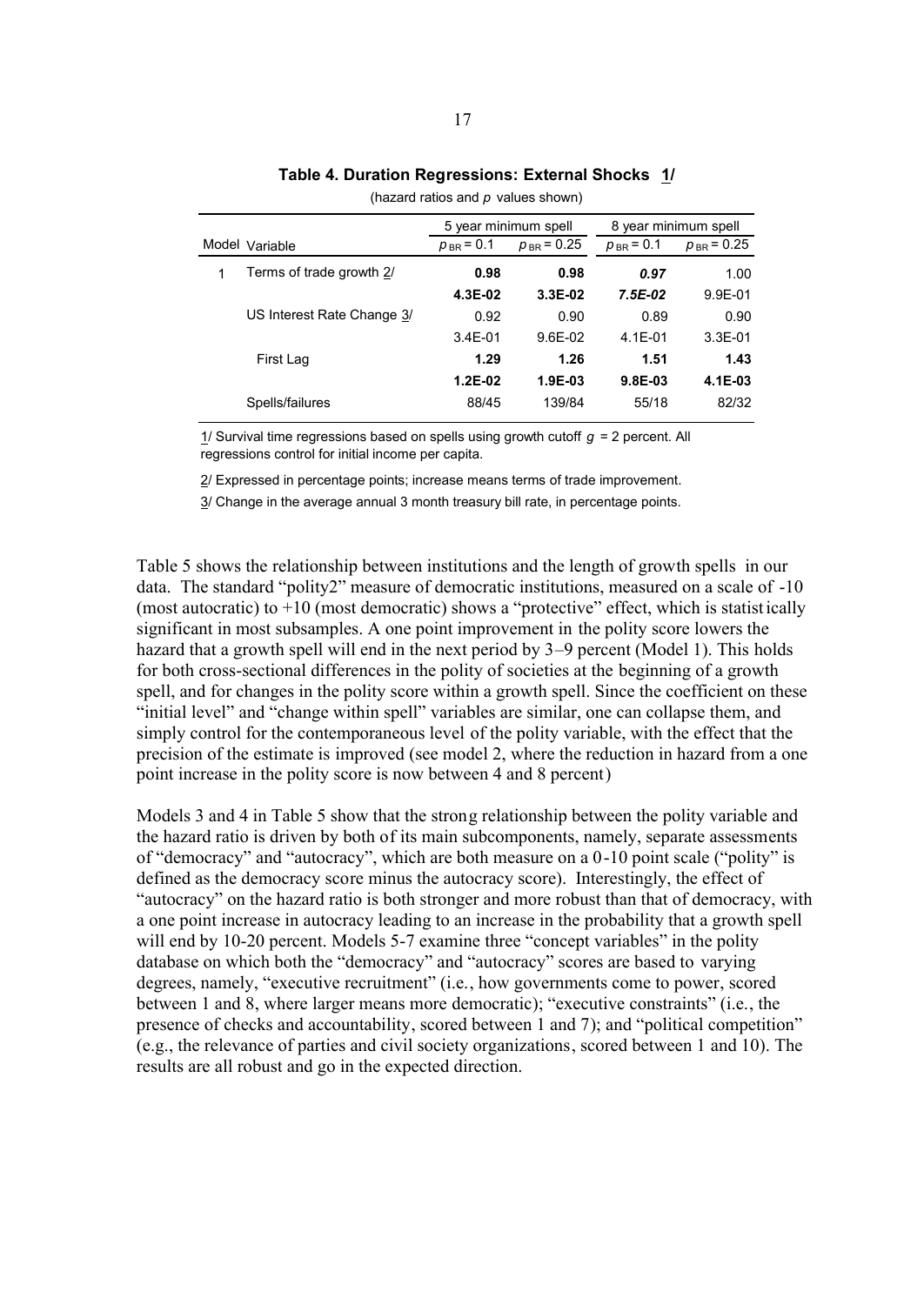|                |                                            |                    | 5 year minimum spell           |                     | 8 year minimum spell           |
|----------------|--------------------------------------------|--------------------|--------------------------------|---------------------|--------------------------------|
|                |                                            |                    | $p_{BR}$ = 0.1 $p_{BR}$ = 0.25 |                     | $p_{BR}$ = 0.1 $p_{BR}$ = 0.25 |
|                | Model Variable                             |                    |                                |                     |                                |
| 1              | "Polity2" (Polity IV database)             |                    |                                |                     |                                |
|                | Initial level                              | 0.93               | 0.97                           | 0.91                | 0.94                           |
|                |                                            | 3.3E-02            | 1.9E-01                        | 1.0E-01             | 4.4E-02                        |
|                | Change within spell                        | 0.93               | 0.94                           | 0.93                | 0.94                           |
|                |                                            | $6.5E-02$<br>63/32 | $5.3E-02$<br>107/65            | 1.3E-01<br>44/16    | 8.0E-02<br>68/29               |
|                | Spells/failures                            |                    |                                |                     |                                |
| 2              | "Polity2" (Polity IV database)             | 0.92<br>3.6E-03    | 0.96<br>1.8E-02                | 0.93<br>$6.5E-02$   | 0.94<br>1.5E-02                |
|                | Spells/failures                            | 69/34              | 115/69                         | 49/16               | 73/30                          |
| 3              |                                            | 0.87               | 0.94                           | 0.91                | 0.92                           |
|                | Democracy (Polity IV database)             | 6.8E-03            | $6.0E-02$                      | $2.0E-01$           | 8.3E-02                        |
|                | Spells/failures                            | 69/34              | 115/69                         | 49/16               | 73/30                          |
| 4              | Autocracy (Polity IV database)             | 1.18               | 1.10                           | 1.21                | 1.18                           |
|                |                                            | $2.7E-03$          | 8.7E-03                        | 1.7E-02             | 3.7E-03                        |
|                | Spells/failures                            | 69/34              | 115/69                         | 49/16               | 73/30                          |
| 5              | Executive recruitment (Polity IV database) | 0.82               | 0.92                           | 0.80                | 0.86                           |
|                |                                            | 7.6E-03            | $1.0E-01$                      | 4.7E-02             | 4.4E-02                        |
|                | Spells/failures                            | 69/34              | 115/69                         | 49/16               | 73/30                          |
| 6              | Executive constraints (Polity IV database) | 0.76               | 0.87                           | 0.81                | 0.81                           |
|                |                                            | 2.9E-03            | 1.9E-02                        | 1.0E-01             | 3.0E-02                        |
|                | Spells/failures                            | 69/34              | 115/69                         | 49/16               | 73/30                          |
| $\overline{7}$ | Political competition (Polity IV database) | 0.85               | 0.91                           | 0.86                | 0.86                           |
|                |                                            | 4.2E-03            | $1.1E-02$                      | $7.4E-02$           | 8.8E-03                        |
|                | Spells/failures                            | 69/34              | 115/69                         | 49/16               | 73/30                          |
| 8              | Investment profile (ICRG)                  | 0.82               | 0.91                           | 0.70                | 0.65                           |
|                | Spells/failures                            | 1.4E-01<br>44/15   | 3.5E-01<br>70/26               | $2.4E - 01$<br>33/4 | 3.1E-02<br>46/8                |
|                |                                            |                    |                                |                     |                                |

## **Table 5. Duration Regressions: Institutions 1/**

(hazard ratios and *p* values shown)

1/ Survival time regressions based on spells defined using growth cutoff of *g* = 2 percent. Regressions control for terms of trade shocks, US interest changes, and initial income.

What about the role of narrower, "economic institutions"? These might also matter; for example, even countries with autocratic systems might be able to develop institutions that provide a growth-friendly climate by protecting the rights of investors and entrepreneurs, or property rights more generally. The problem is that direct measures of these institutions are not available over long time periods. The longest available series appear to be those compiled by the *International Country Risk Guide* (ICRG), beginning in 1984. The third model in Table 5 includes an ICRG measure that describes economic, as distinct from political, institutions: "investment profile", which codes contract enforcement, profit repatriation and payment delays on a 0-12 point scale.<sup>9</sup> The results suggest a highly "protective" effect, with a one point increase (improvement) in investor protection associated with a reduction in the hazard ratio by up to 35 percent. However, the estimates are very imprecise (not surprising, given the small sample) and statistically significant in only one of the four subsamples.

 9 See http://www.prsgroup.com/ICRG\_Methodology.aspx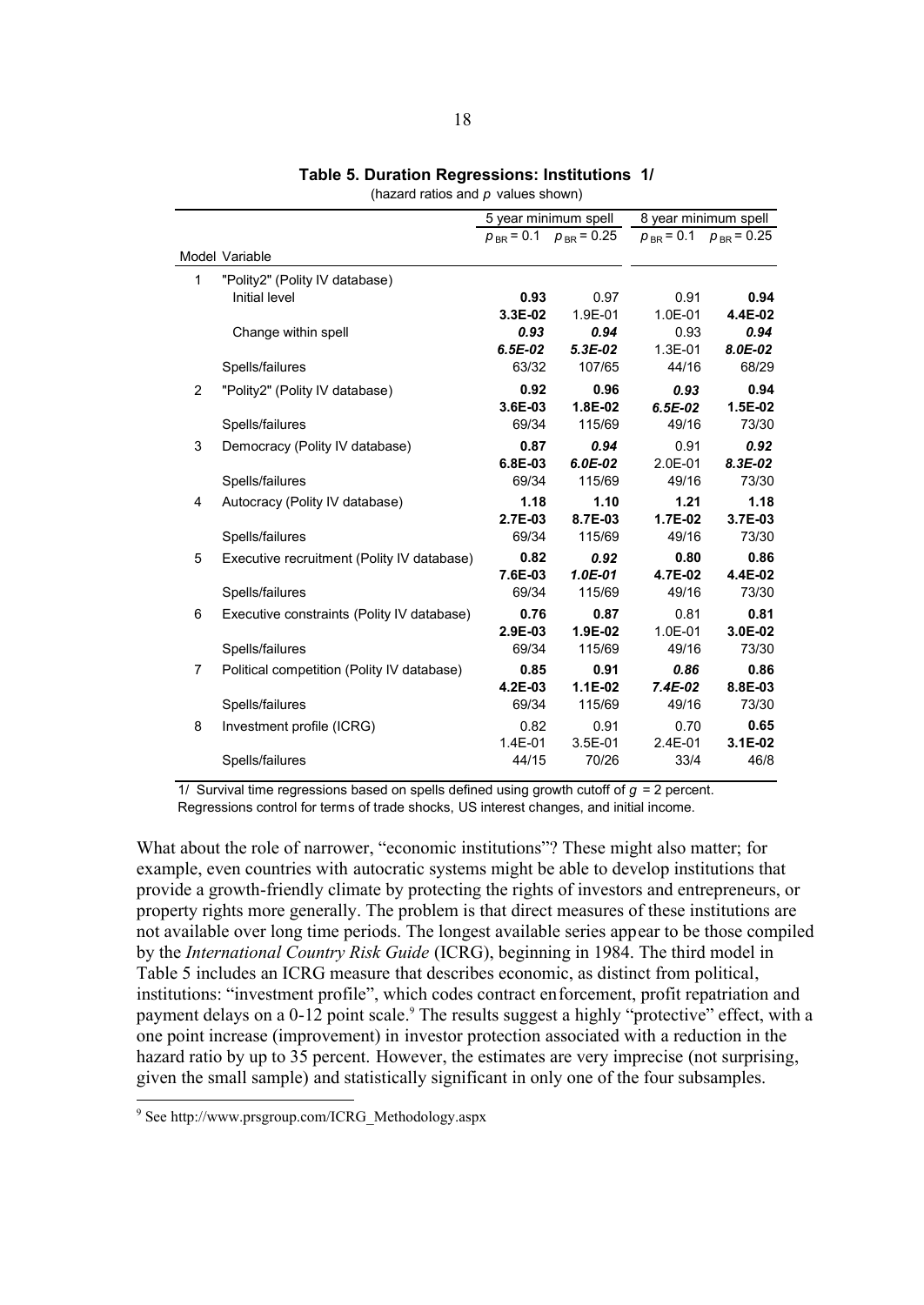#### **Inequality and Fractionalization**

-

Do more homogenous societies—either in terms of income distribution, or in terms of ethnic of religious composition—have longer growth spells? This may be the case if growth ends as a result of social or political conflict; or if more homogeneous societies (just like soci eties with better institutions) are more capable of adapting to shocks. Controlling for terms of trade shocks and U.S. interest shocks, we examine the effect of two measures of heterogeneity: economic, proxied by the Gini coefficient, and social, proxied by a measure of ethnic heterogeneity (Table 6).

The main result is that there is a large and statistically significant association between income inequality and duration. A one percentage point higher Gini lowers the hazard that growth will end in any given year by between 4 and 14 percent. Since the cross-sectional standard deviation of the Gini in our sample in 2000, for example, was over 10 percentage points, this is an enormous effect. Note that, unlike democratization, all the action comes from crosssectional differences in initial levels of the Gini; "within spell" changes are estimated very imprecisely (which is perhaps not surprising, given the high persistence of the Gini over time), and do not have statistically significant effects.<sup>10</sup> Model 2 shows that the effect is largely preserved if one simply includes the contemporaneous Gini into the model, rather than distinguishing between Ginis at time zero and changes in the Gini. This is important because controlling only for the contemporaneous Gini allows us to work with a large sample, that includes a number of extra spells for which initial Ginis were not available.

In contrast, measures of ethnic, linguistic, or religious heterogeneity—available as crosssectional variables only—did not seem to have a robust significant association with the length of growth spells. Model 3 shows results based on one such variable, namely, an ethnic fractionalization measure compiled by Alesina et al. (2003). Although it has the expected sign, it is statistically not significant. Related measures by Easterly and Levine (1997) and Fearon (2003) led to even weaker effects. Model 4 shows the estimated hazard ratios for the Alesina et al. measure, while controlling for income distribution. The estimated hazard ratios are now significantly higher than unity in 3 of the 4 subsamples; however, they are also extremely unstable, swinging wildly across subsamples, and reaching an implausible magnitude in the (small) subsample for  $h = 8$  and  $p = 0.25$  (third column). When we repeated the regressions using identical subsamples without controlling for inequality we obtained very similar results (not shown), indicating that the differences between models 3 and 4 are driven by the samples, and not by the use of income inequality as a control.

Finally, we investigated the relationship between the duration of growth spells and direct measures of violent conflict—such as wars and internal strife—taken from the Uppsala Conflict Data Program/International Peace Research Institute (UCDP/PRIO) armed conflict dataset (Gleditsch et al., 2002). Surprisingly, we did not find strong robust associations.

<sup>&</sup>lt;sup>10</sup> Year-to-year Gini proxies were obtained by linearly interpolating levels from the WIDER 2a database of worldwide income inequality (June 2005). The potential mismeasurement resulting from this linear interpolation may be another reason why within-spell changes in the Gini appear to have no effect.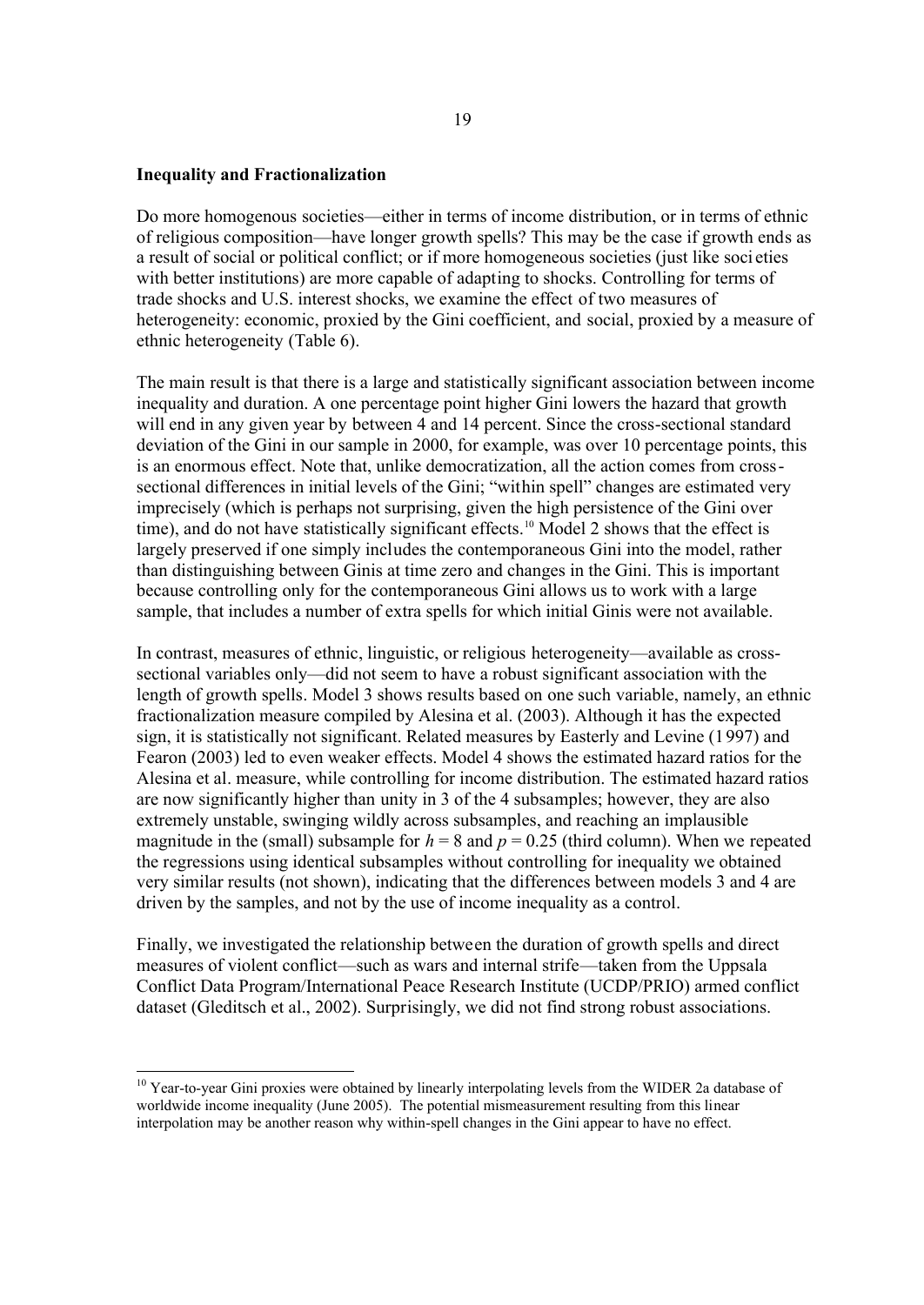|                |                                                 | 5 year minimum spell |                 |                | 8 year minimum spell |
|----------------|-------------------------------------------------|----------------------|-----------------|----------------|----------------------|
|                | Model Variable                                  | $p_{BR}$ = 0.1       | $p_{BR}$ = 0.25 | $p_{BR}$ = 0.1 | $p_{BR}$ = 0.25      |
| 1              | Inequality (Gini Coefficient)                   |                      |                 |                |                      |
|                | Initial level                                   | 1.13                 | 1.05            | 1.14           | 1.04                 |
|                |                                                 | 3.9E-03              | $2.3E-02$       | $5.3E-02$      | $2.0E - 01$          |
|                | Change within spell                             | 1.05                 | 0.99            | 0.93           | 0.95                 |
|                |                                                 | $3.7E - 01$          | $8.7E - 01$     | $3.3E - 01$    | $2.8E - 01$          |
|                | Spells/failures                                 | 30/13                | 62/36           | 21/6           | 31/14                |
| $\overline{2}$ | Inequality (Gini Coefficient)                   | 1.12                 | 1.04            | 1.10           | 1.05                 |
|                |                                                 | 8.5E-05              | $2.4E-02$       | 1.8E-02        | $7.1E-02$            |
|                | Spells/failures                                 | 44/20                | 81/51           | 29/10          | 42/21                |
| 3              | Ethnic fractionalization (Alesina et al., 2003) | 2.17                 | 1.46            | 2.71           | 3.19                 |
|                |                                                 | $2.2E - 01$          | $4.3E - 01$     | $3.1E - 01$    | $1.1E - 01$          |
|                | Spells/failures                                 | 85/44                | 135/81          | 53/18          | 82/33                |
| 4              | Ethnic fractionalization (Alesina et al., 2003) | 11.70                | 1.53            | 288.81         | 16.61                |
|                |                                                 | 4.0E-02              | 4.9E-01         | $1.3E-02$      | 1.8E-02              |
|                | Inequality (Gini Coefficient)                   | 1.12                 | 1.04            | 1.11           | 1.03                 |
|                |                                                 | 1.8E-04              | 2.7E-02         | 4.9E-02        | $2.9E - 01$          |
|                | Spells/failures                                 | 44/20                | 81/51           | 29/10          | 42/21                |

**Table 6. Duration Regressions: Inequality and Fractionalization 1/** (hazard ratios and *p* values shown)

1/ Survival time regressions based on spells defined using growth cutoff of *g* = 2 percent. Regressions control for terms of trade shocks, US interest changes, and initial income.

There are two interpretations for this. First, high violent conflict, at least according to the UCDP/PRIO scoring, is not as obviously correlated with low growth as one might expect. Simple cross-country correlations indicate a negative but not statistically significant correlation between average internal conflict and average growth, and a surprising statistically significant *positive* correlation between external conflict and growth. Second, it is possible that violent conflicts depress growth primarily through their effects *after* a growth spell has already ended, rather than by ending a growth spell.

# **Social and Physical Indicators**

Controlling for the effect of terms of trade shocks, U.S. interest rates changes, and the contemporaneous Gini coefficient, we next show the effects of indicators related to education, health, and physical infrastructure. Table 7 shows that, although the coefficients have the expected sign, there are no significant associations between education and growth duration. The possible exception is within-spell improvements in primary education, particularly absent controls for the Gini coefficient (not shown), which has the effect of increasing the regression samples by about 25 percent.

The results for health are a bit stronger: in particular, there seems to be a positive association between child mortality and the hazard that a growth spell will end, even controlling for income inequality and initial income. However, the coefficients are very imprecisely estimated, and the point estimates are not robust across subsamples, with implausibly large effects for the (very small)  $h = 8$  samples. When the Gini coefficient is dropped as a control, the sample sizes almost double, and the estimated hazard rates in the  $h = 5$  and  $h = 8$  samples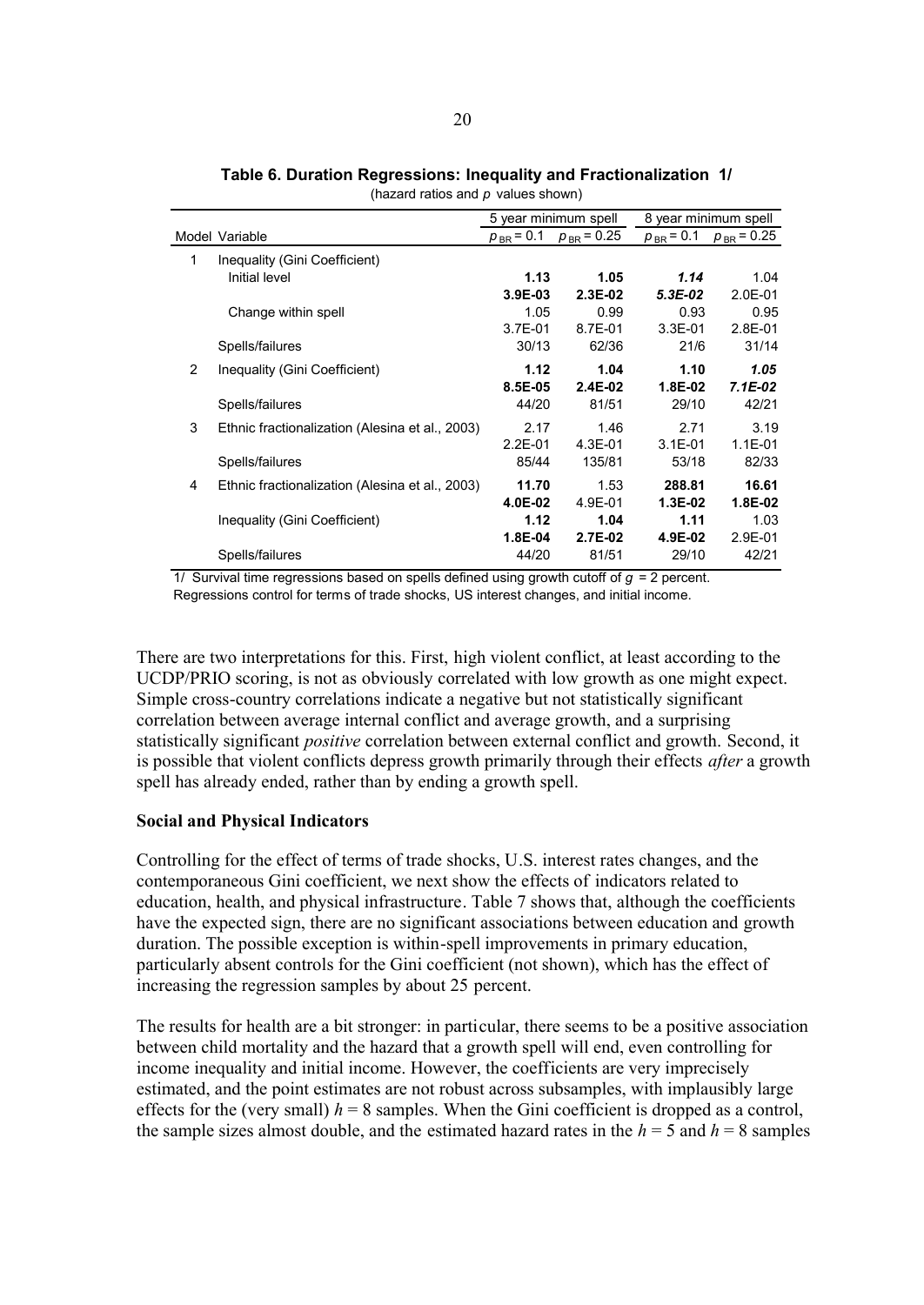become much more closely aligned, in the range of 1.08 to 1.15. Hence, an increase in infant mortality by one death per 100 is estimated to increase the hazard that a growth spell will end by about 10 percent per year.

|                |                                          |                | 5 year minimum spell |             | 8 year minimum spell           |
|----------------|------------------------------------------|----------------|----------------------|-------------|--------------------------------|
|                | Model Variable                           | $p_{BR} = 0.1$ | $p_{BR}$ = 0.25      |             | $p_{BR}$ = 0.1 $p_{BR}$ = 0.25 |
| $\mathbf{1}$   | Primary Education (Barro-Lee; years)     |                |                      |             |                                |
|                | Initial level                            | 0.90           | 0.74                 | 0.36        | 0.45                           |
|                |                                          | 7.6E-01        | 1.5E-01              | 1.9E-01     | $5.6E-02$                      |
|                | Change within spell                      | 0.57           | 0.78                 | 0.09        | 0.21                           |
|                |                                          | 3.7E-01        | $5.1E - 01$          | $9.1E-02$   | $2.1E-02$                      |
|                | Spells/failures                          | 31/15          | 56/31                | 18/6        | 26/12                          |
| $\overline{2}$ | Secondary Education (Barro-Lee; years)   |                |                      |             |                                |
|                | Initial level                            | 0.46           | 0.53                 | 0.04        | 0.03                           |
|                |                                          | 4.0E-01        | 1.8E-01              | 1.0E-01     | 3.3E-02                        |
|                | Change within spell                      | 2.13           | 1.07                 | 0.30        | 0.03                           |
|                |                                          | 1.5E-01        | 8.7E-01              | 5.0E-01     | 2.9E-02                        |
|                | Spells/failures                          | 31/15          | 56/31                | 18/6        | 26/12                          |
| 3              | Infant mortality (deaths per 100 births) |                |                      |             |                                |
|                | Initial level                            | 1.10           | 1.09                 | 1.64        | 1.39                           |
|                |                                          | 4.3E-01        | 6.2E-02              | 4.0E-02     | 1.6E-03                        |
|                | Change within spell                      | 1.51           | 1.36                 | 1.16        | 1.37                           |
|                |                                          | 4.5E-02        | 1.7E-02              | 5.6E-01     | $5.4E-02$                      |
|                | Spells/failures                          | 37/16          | 68/41                | 23/7        | 31/13                          |
| 4              | Adult mortality (males; deaths per 100)  |                |                      |             |                                |
|                | Initial level                            | 0.99           | 1.04                 | 1.08        | 1.06                           |
|                |                                          | 8.2E-01        | 2.5E-02              | $3.1E - 01$ | 1.4E-01                        |
|                |                                          | 1.02           | 1.02                 | 1.11        | 1.02                           |
|                |                                          | 6.4E-01        | 6.4E-01              | $3.3E - 01$ | 7.0E-01                        |
|                | Spells/failures                          | 36/15          | 65/39                | 21/5        | 29/11                          |
| 5              | Telephone mainlines per 100 people       | 0.96           | 0.96                 | 0.88        | 0.97                           |
|                |                                          | 1.3E-01        | 1.3E-02              | $1.4E - 01$ | 3.7E-01                        |
|                | Spells/failures                          | 71/31          | 107/56               | 43/11       | 64/20                          |

#### **Table 7. Duration Regressions: Soci al and Physical Indicators 1/** (hazard ratios and *p* values shown)

1/ Based on spells defined using growth cutoff of *g* = 2 percent. Regressions control for terms of trade shocks, US interest changes, income inequality, and initial income.

Finally, the hazard ratio associated with an indicator of physical infrastructure development—telephone mainlines per capita, model 5—was lower than unity as expected, but was significantly so only in one subsample.

## **Globalization**

Trade integration and openness have long been linked to growth performance through links such as market size and competition (see Romer, 1985; Dollar, 1992; Sachs and Warner, 1995; Wacziarg and Welch, 2003; and Alesina, Spolaore, and Wacziarg, 2005 for a recent survey). In contrast, the relationship between financial integration and growth is more controversial and less robust empirically (Edison et al., 2004; Kose et al., 2006). A possible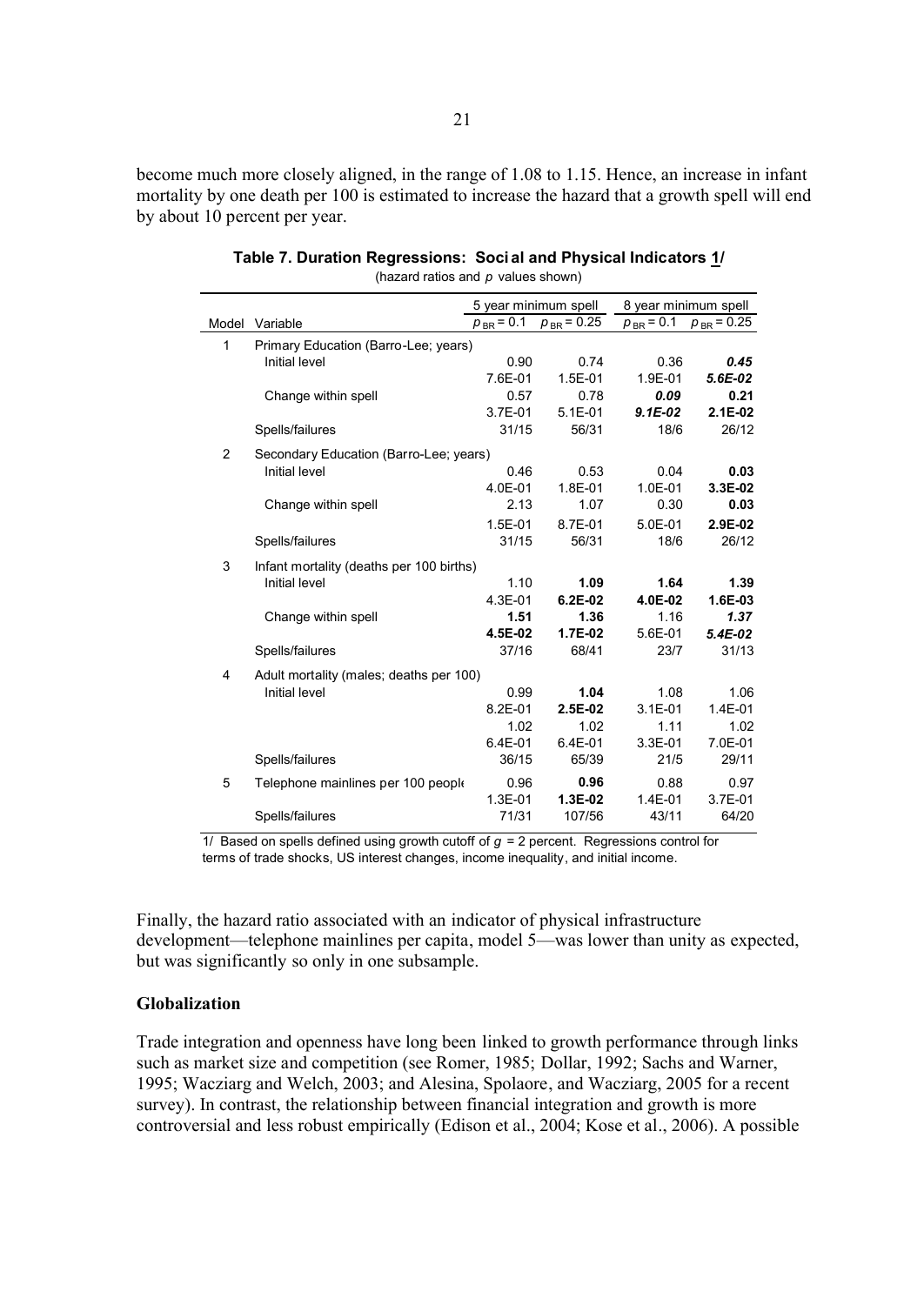interpretation is that, according to neoclassical growth theory, capital account liberalization should be linked to temporary rather than permanent increases in growth (Henry, 2007). Another is that the growth benefits of financial integration may depend on the composition of external financial assets and liabilities, and perhaps on country characteristics such as financial development or institutional quality (Dell'Ariccia et al, 2008).

Table 8 shows the role of trade integration and financial integration proxies in the duration of growth spells. Because of small sample sizes, the Gini is dropped as a control variable, but the remaining controls are retained. We will return later to the issue of robustness in the presence of other regressors.

We find a significant and very large effect of *trade liberalization* —measured by the Wacziarg-Welch dummy variable. This is regardless of whether this occurred before or within a spell. Roughly speaking (and bearing in mind that we are controlling only for external shocks and initial income at this point), countries that have liberalized trade appear to enjoy a 70–80 percent reduction in the hazard that a growth spell will end. This effect does not fully carry over to *openness*, however (regardless of whether structurally adjusted or unadjusted measures of openness are used).<sup>11</sup> Although openness appears to have a protective effect, it is statistically significant only in one of our four samples, and relatively small, with a one percent of GDP increase in openness decreasing the chance that a growth spell will end by 1–2 percent. The tension between these results may indicate that the Wacziarg-Welch dummy variable might be a proxy for reforms that go beyond just trade liberalization.

The effects of financial integration on growth—measured as the sum of external assets and liabilities, expressed, like trade openness, as a share of GDP—are weaker, and if anything seem to go the wrong way, as increases in financial integration over the life of a spell are associated with a marginally *higher* risk that a growth spell will end. However, a disaggregation of the financial integration shows that this effect is driven by debt flows (which in this data include public debt flows). Debt liabilities accumulation appears to be associated with less sustained growth, although the effect is very small. In contrast, FDI flows (and, less robustly, equity flows; not shown) appear to be have a significant protective effect, with an increase in FDI liabilities by 1 percent of GDP in the recipient country associated with a reduction in the probability of a growth downbreak by 4–7 percent. This provides support for the idea that the benefits of financial integration depend on the structure of the assets and liabilities that are exchanged, consistent with the findings in Dell'Ariccia et al. (2008).

-

 $11$  Following Pritchett (1996), the measure used here adjusts for cross-country differences in size, access to the sea, distance to export markets, and whether or not the country is an energy producer. That is, openness is measured as the residual in a regression of the sum of exports and imports, as a share of GDP, on these structural characteristics.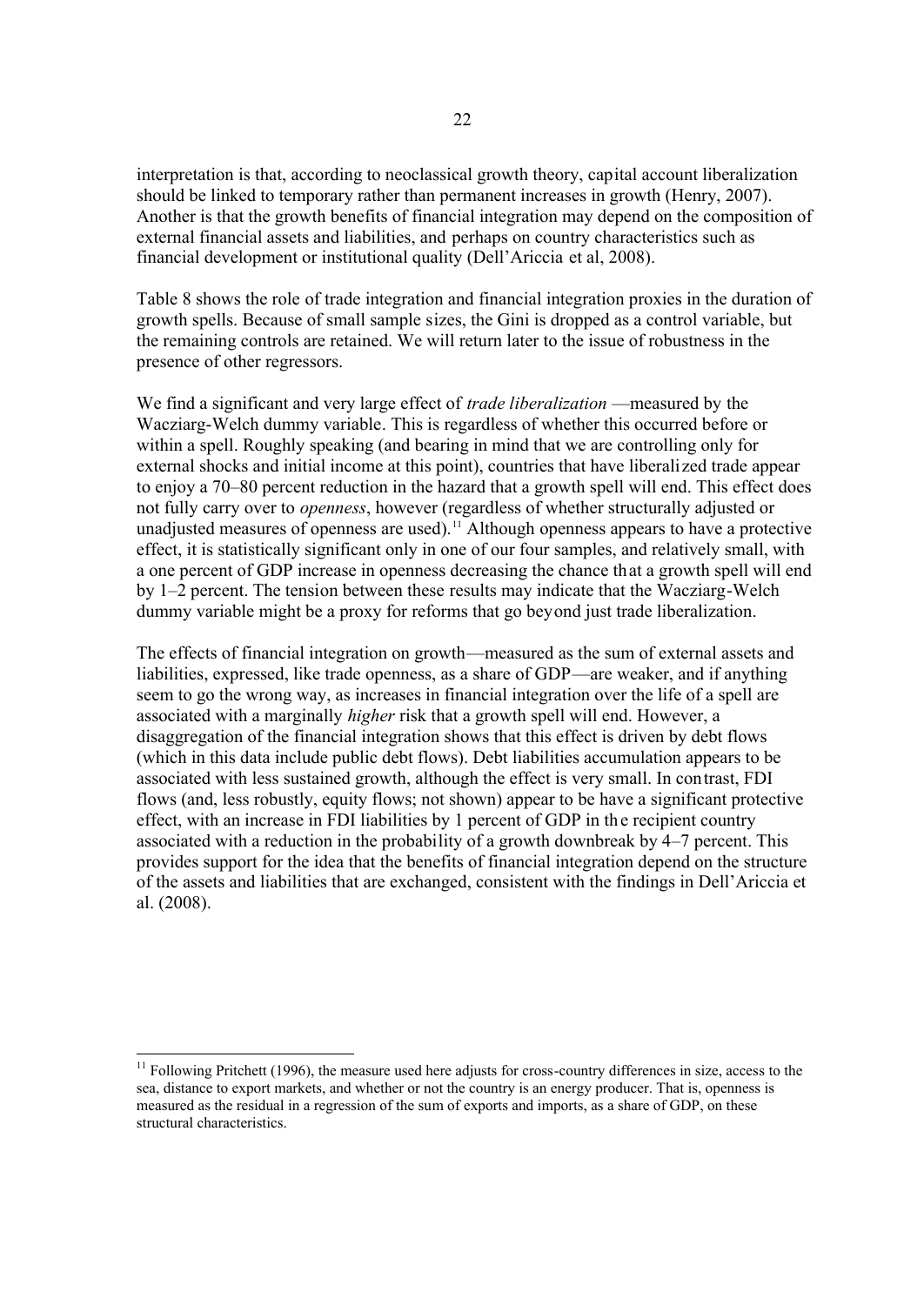|                |                                                                                 |                | 5 year minimum spell | 8 year minimum spell |                 |
|----------------|---------------------------------------------------------------------------------|----------------|----------------------|----------------------|-----------------|
|                |                                                                                 | $p_{BR} = 0.1$ | $p_{BR} = 0.25$      | $p_{BR} = 0.1$       | $p_{BR} = 0.25$ |
|                | Model Variable                                                                  |                |                      |                      |                 |
| 1              | Trade Liberalization (Wacziarg-Welch Dummy Variable)                            |                |                      |                      |                 |
|                | Initial level                                                                   | 0.258          | 0.206                | 0.309                | 0.169           |
|                |                                                                                 | 5.9E-03        | $1.1E-05$            | $1.1E - 01$          | 1.5E-03         |
|                | Change within spell                                                             | 0.21           | 0.32                 | 0.12                 | 0.26            |
|                |                                                                                 | $3.1E-04$      | 5.7E-04              | 5.7E-03              | 4.9E-03         |
|                | Spells/failures                                                                 | 60/33          | 102/66               | 36/15                | 57/29           |
| $\overline{2}$ | Trade Openness (Based on PWT data, adjusted for structural characteristics)     |                |                      |                      |                 |
|                | Initial level                                                                   | 0.995          | 0.996                | 0.979                | 0.991           |
|                |                                                                                 | 3.2E-01        | 3.6E-01              | 4.5E-02              | 1.8E-01         |
|                | Change within spell                                                             | 0.991          | 0.993                | 0.974                | 0.988           |
|                |                                                                                 | $1.4E - 01$    | $1.5E - 01$          | $2.5E-02$            | $1.2E - 01$     |
|                | Spells/failures                                                                 | 74/34          | 118/64               | 49/15                | 73/25           |
| 3              | Financial Integration (Sum of External Assets and Liabilities, LMF database 2/) |                |                      |                      |                 |
|                | Initial level                                                                   | 1.002          | 1.000                | 0.993                | 1.000           |
|                |                                                                                 | 4.9E-01        | 6.9E-01              | 3.3E-01              | 9.4E-01         |
|                | Change within spell                                                             | 1.001          | 1.000                | 0.998                | 1.002           |
|                |                                                                                 | $6.8E-02$      | $7.1E-01$            | 7.4E-01              | 3.9E-02         |
|                | Spells/failures                                                                 | 38/18          | 72/37                | 26/7                 | 43/12           |
| 4              | External debt liabilities (Lane and Milesi-Ferretti database 2/)                |                |                      |                      |                 |
|                | Initial level                                                                   | 0.999          | 1.000                | 0.988                | 1.000           |
|                |                                                                                 | 8.3E-01        | $8.2E - 01$          | 3.7E-01              | 9.9E-01         |
|                | Change within spell                                                             | 1.003          | 1.002                | 1.001                | 1.004           |
|                |                                                                                 | 5.0E-02        | $9.6E - 02$          | $9.2E - 01$          | 1.8E-02         |
|                | Spells/failures                                                                 | 38/18          | 72/37                | 26/7                 | 43/12           |
| 5              | FDI liabilities (Lane and Milesi-Ferretti database 2/)                          |                |                      |                      |                 |
|                | Initial level                                                                   | 0.981          | 0.992                | 1.024                | 1.019           |
|                |                                                                                 | 3.7E-01        | 4.0E-01              | $3.5E-01$            | $3.1E - 01$     |
|                | Change within spell                                                             | 0.961          | 0.964                | 0.925                | 0.947           |
|                |                                                                                 | 1.5E-01        | 2.4E-02              | 3.7E-02              | 3.4E-02         |
|                | Spells/failures                                                                 | 38/18          | 72/37                | 26/7                 | 43/12           |

## **Table 8. Duration Regressions: Globalization 1/**

(hazard ratios and *p* values shown)

1/ Based on spells defined using growth cutoff of *g* = 2 percent. Regressions control for terms of trade shocks, US interest changes, and initial income.

2/ See Lane and Milesi-Ferretti (2007).

## **The Current Account, Competitiveness, and Export Structure**

Recent papers by Aizenman, Pinto, and Radziwill (2004), Rajan and Subramanian (2005), and Prasad, Rajan, and Subramanian (2007) focus on the current account and the role of role of domestic versus foreign savings in financing capital accumulation. Contrary to theories in which growth is constrained by access to capital, these papers find that foreign financing does not seem to deliver a growth bonus in developing countries. This could be related to the capacity of developing countries to absorb capital inflows, or to the macroeconomic consequences of capital inflows, which can lead to overvalued exchange rates which undermine growth in the manufacturing sector.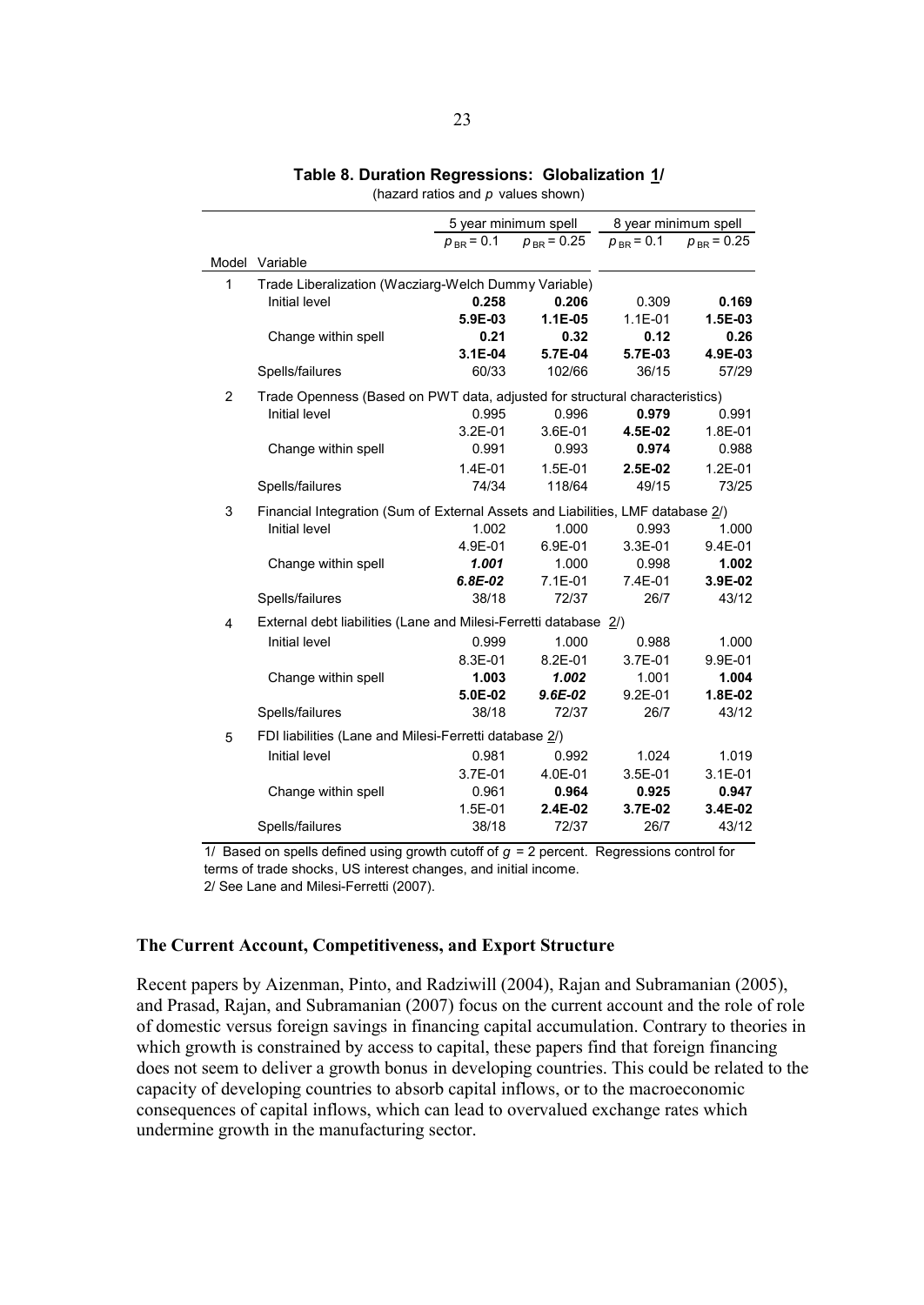The second interpretation—that reliance on foreign financing is bad because it hurts the development of a manufacturing sector—suggests that the *structure* of exports (or more generally production) might matter for future growth. A possible reason for this is that manufacturing may help create a middle class that favors further strengthening of political institutions (Johnson, Ostry, and Subramanian, 2006, 2007). Another interpretation is that growth is a process by which firms discover how to produce higher productivity goods; this involves an externality which makes it easier for other entrepreneurs in the same country to produce similar goods (Hausmann, Hwang, and Rodrik, 2006). Hence, if a d eveloping country producing relatively sophisticated goods today should predict growth tomorrow; a proposition for which Hausmann, Hwang, and Rodrik find empirical support.

Related to these ideas, Hausmann, Rodriguez, and Wagner (2006) suggest a measure of the sophistication of goods that an economy could *potentially* produce—namely, sophistication weighted by a measure of proximity to the current export basket, based on the frequency with which particular pairs of goods are exported by the same country (see Hausmann and Klinger, 2007). They argue that this measure, which they call "Open Forest", should capture the ease with which economies can shift to other export baskets of high sophistication and hence high growth promise, for example, in response to adverse shocks. They show that "Open Forest" is indeed inversely related to the length of stagnation periods. By the same token, it might be positively related to the ability of an economy to sustain growth.

Table 9 shows how the variables stressed by these literature related to the length of growth spells. In general, the results are consistent with the literatures described above, and they seem to be particularly strong for the export structure variables.

First, running a *current account surplus* during a growth spell seems to increase the chance that growth will be sustained. The effect could be large, though it is imprecisely estimated, with a one percentage point of GDP rise in surplus lowering the probability that a growth spell will end by 5–20 percent. Similarly, *overvaluation* appears to affect duration adversely at least on the samples that exclude high frequency breaks, i.e. imposing  $h = 8$ . On these samples, each percentage point of overvaluation increases the hazard that a growth spell will end next period by 1–2 percent. We also find that the hazard ratios associated with *domestic savings* are consistently below 1, though they are not statistically significant.

The links between of export structure and growth spells are shown in the last three models. *Manufacturing exports* and the length of growth spells show a particularly robust relationship. Consistent with Johnson, Ostry and Subramanian (2006, 2007), what seems to matter for sustained growth is not so much the share of manufacturing at the beginning of a growth spell, but whether or not manufacturing exports rise as a share of total exports during the growth spell. A one percentage point increase in manufacturing exports is associated with a reduction in the probability of a growth spell ending by 2–4 percent. Measures of actual or potential export sophistication also seem to correlate with the end of spells; and the link is particularly strong for the "Open Forest" measure proposed by Hausmann and his coauthors. The coefficients are not as easy to interpret as in the other cases, because the export sophistication variables are expressed in natural logs of complex indices; however, the standard deviation of the Hausmann, Hwang and Rodrik (log) export sophistication index is just above 0.5, while the standard deviation of the Hausmann, Rodriguez , and Wagner (log)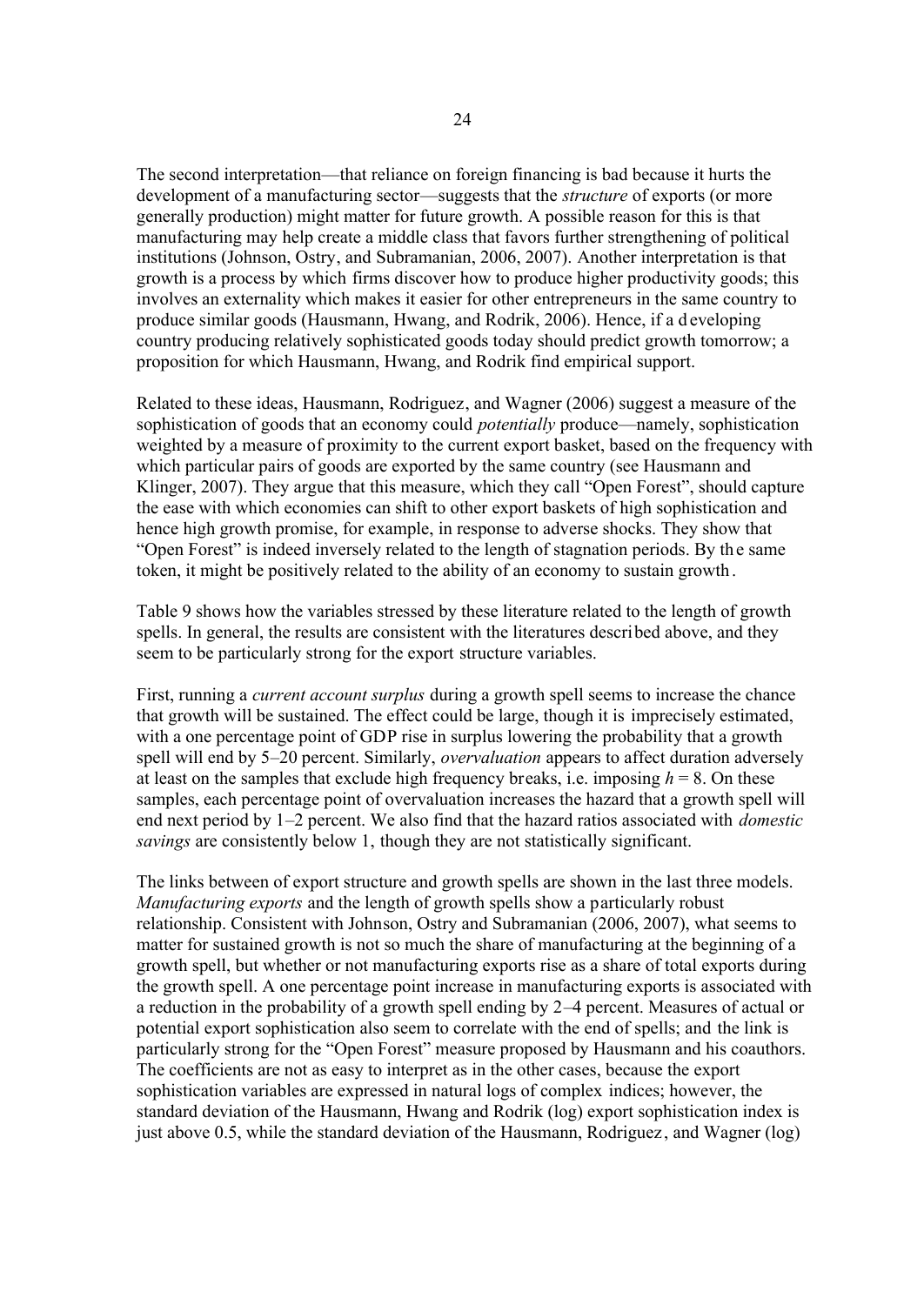"Open Forest" index is just above 1. Hence, the results suggest that a one standard deviation increase in export structure flexibility as measured by "Open Forest" lowers the risks that a growth spell will end by 40–50 percent, a large effect.

|   |                                                                                               | 5 year minimum spell |                 | 8 year minimum spell |                 |
|---|-----------------------------------------------------------------------------------------------|----------------------|-----------------|----------------------|-----------------|
|   |                                                                                               | $p_{BR} = 0.1$       | $p_{BR} = 0.25$ | $p_{BR} = 0.1$       | $p_{BR} = 0.25$ |
|   | Model Variable                                                                                |                      |                 |                      |                 |
|   |                                                                                               |                      |                 |                      |                 |
| 1 | Current Account Balance (percent of GDP, WDI and IFS)                                         |                      |                 |                      |                 |
|   | Initial level                                                                                 | 0.954                | 0.933           | 0.837                | 0.879           |
|   |                                                                                               | $5.1E - 01$          | $2.1E - 01$     | $2.2E - 01$          | 2.8E-01         |
|   | Change within spell                                                                           | 0.950                | 0.896           | 0.763                | 0.836           |
|   |                                                                                               | 4.6E-01              | 1.8E-02         | 6.5E-03              | 2.9E-02         |
|   | Spells/failures                                                                               | 28/11                | 54/25           | 23/6                 | 32/7            |
| 2 | Domestic Savings (percent of GDP, WDI)                                                        |                      |                 |                      |                 |
|   | Initial level                                                                                 | 0.985                | 0.981           | 0.968                | 1.002           |
|   |                                                                                               | 4.7E-01              | $1.5E - 01$     | 4.4E-01              | 9.3E-01         |
|   | Change within spell                                                                           | 0.99                 | 0.99            | 0.92                 | 1.00            |
|   |                                                                                               | 6.4E-01              | 3.6E-01         | 7.9E-02              | 9.9E-01         |
|   | Spells/failures                                                                               | 54/26                | 94/51           | 32/11                | 52/19           |
| 3 | Overvaluation (residual of cross-sectional regressions of price levels on PPP GDP per capita) |                      |                 |                      |                 |
|   | Initial level                                                                                 | 0.999                | 0.996           | 1.005                | 1.011           |
|   |                                                                                               | 8.0E-01              | 3.4E-01         | 4.5E-01              | 8.9E-02         |
|   | Change within spell                                                                           | 0.998                | 1.003           | 1.013                | 1.016           |
|   |                                                                                               | 7.9E-01              | 4.4E-01         | 2.0E-02              | 5.3E-03         |
|   | Spells/failures                                                                               | 81/40                | 128/76          | 49/18                | 78/33           |
|   |                                                                                               |                      |                 |                      |                 |
| 4 | Manufacturing exports/Total exports (percent, WDI)                                            |                      |                 |                      |                 |
|   | Initial level                                                                                 | 0.988                | 0.989           | 0.999                | 0.988           |
|   |                                                                                               | 2.3E-01              | 1.4E-01         | 9.3E-01              | 3.0E-01         |
|   | Change within spell                                                                           | 0.977                | 0.982           | 0.958                | 0.977           |
|   |                                                                                               | $6.8E - 02$          | 4.7E-02         | 2.0E-02              | 3.4E-02         |
|   | Spells/failures                                                                               | 43/24                | 73/43           | 28/13                | 44/20           |
| 5 | Sophistication of exports (Hausmann, Hwang and Rodrik, 2006)                                  |                      |                 |                      |                 |
|   | Initial level                                                                                 | 0.304                | 0.399           | 0.395                | 0.114           |
|   |                                                                                               | $9.2E - 02$          | 4.2E-02         | 4.4E-01              | $1.1E-02$       |
|   | Change within spell                                                                           | 0.169                | 0.223           | 0.142                | 0.256           |
|   |                                                                                               | 3.0E-02              | 5.5E-03         | 1.2E-01              | $1.1E - 01$     |
|   | Spells/failures                                                                               | 57/30                | 94/54           | 38/12                | 56/21           |
| 6 | "Open Forest" (Hausmann, Rodriquez and Wagner, 2006). 2/                                      |                      |                 |                      |                 |
|   | Initial level                                                                                 | 0.748                | 0.721           | 0.848                | 0.723           |
|   |                                                                                               | $8.2E - 02$          | 1.7E-02         | 6.0E-01              | 2.0E-01         |
|   |                                                                                               | 0.539                | 0.632           | 0.463                | 0.540           |
|   | Change within spell                                                                           | 3.5E-03              | $1.1E-02$       | 1.3E-02              | 6.0E-03         |
|   | Spells/failures                                                                               | 57/30                | 94/54           | 38/12                | 56/21           |
|   |                                                                                               |                      |                 |                      |                 |

**Table 9. Duration Regressions: Current Account, Competitiveness, and Export Structure 1/** (hazard ratios and *p* values shown)

1/ Based on spells defined using growth cutoff of *g* = 2 percent. Regressions control for terms of trade shocks, US interest changes, and initial income.

2/ Sophistication of exports of other countries weighted by country "promixity" to these exports based on frequency with which good-pairs are exported by the same country.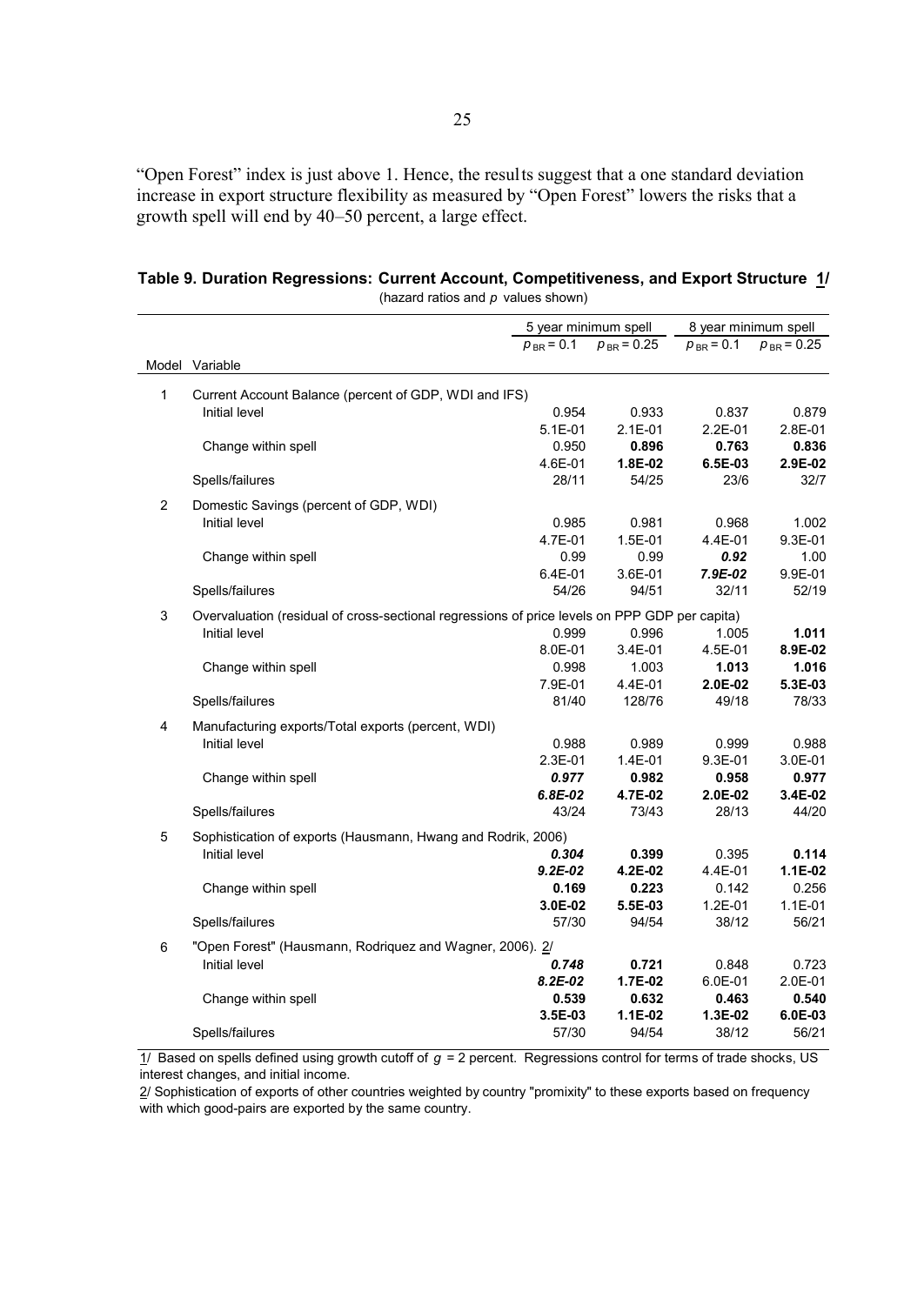#### **Macroeconomic Stability**

We now examine the relationship between duration and two traditional indicators of macroeconomic volatility: inflation, and nominal exchange rate depreciation. We use the traditional log transformation for inflation and exchange rate depreciation, multiplied by 100 to make the hazard ratios easier to interpret (i.e., our inflation measure is  $100^*$ ln(1+ $\pi$ ), where  $\pi$  is the log difference of the price level). We could have used ln( $\pi$ ) instead, which some authors (Sarel, 1996; Ghosh and Phillips, 1998) have argued is more appropriate to study the effect of inflation on growth. However, this transformation would not have worked for exchange rate depreciation (negative depreciations, i.e. appreciations, being very common in our sample) and we wanted to use the same transformation for both inflation and depreciation to make the coefficients comparable; the results for inflation turn out to be insensitive to the choice of transformation in this case.

The main result is that nominal instability—inflation or depreciation—appears to be a statistically and economically significant risk factor for growth spells. Depending on the sample, the results for inflation suggest that a one point increase in  $100*ln(1+\pi)$  leads to a 1-4 percent increase in the risk of a downbreak in growth. At low inflation rates,  $100^* \ln(1+\pi)$ is approximately linear, so that one percentage point in inflation is about the same as a one point rise in  $100^*$ ln(1+ $\pi$ ). Suppose for example that inflation rises from 10 percent a year to about 50 percent. This is the same as a rise in  $100^*$ ln( $1+\pi$ ) by about 30 points, which implies an increase in the annual risk that a growth spell will end by up to 120 percent relative to the baseline risk. For a depreciation in the exchange rates, the effect is even higher, with a one point increase leading to an increase in risk by 2–6 percent.

One important question is whether the strong results we obtain for inflation and exchange rate depreciation are driven by outliers, as has recently been argued in the context of conventional cross-country growth regressions (Easterly, 2005). To check this, we drop all observations from the sample in which either current or initial inflation/depreciation exceeded 50 percent per annum (this means dropping all observations in spells where inflation/depreciation at the beginning of a growth spell exceeded 50 percent, even if contemporaneous inflation/depreciation was lower). The results (model 3 in Table 9) show that this has no effect on our basic result; indeed, the hazard ratios are now even larger than before. Hence, the inflation result is not driven by hyperinflation, supporting the view that even moderate "inflation might be hazardous to your growth" (Ghosh and Phillips, 1998).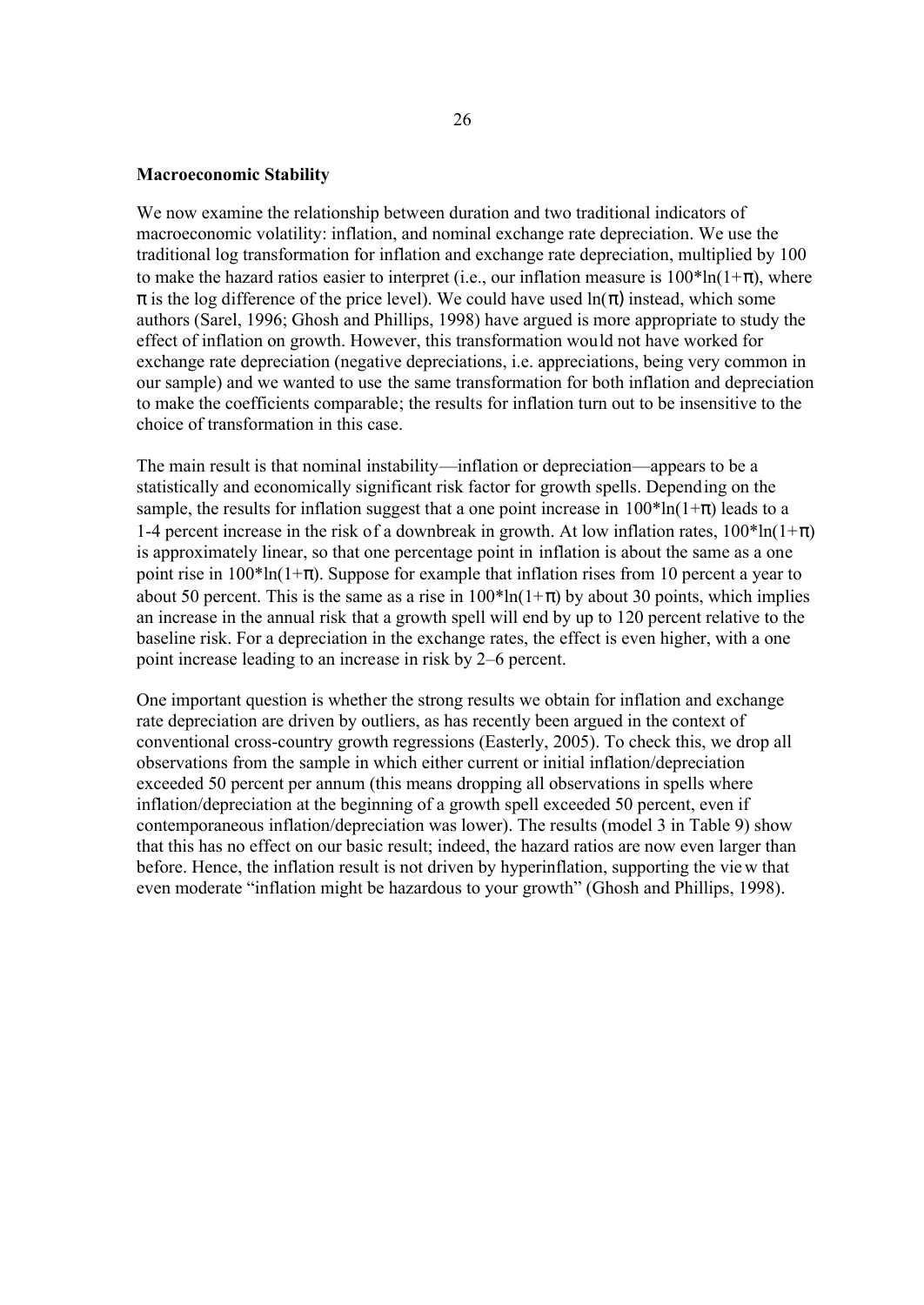|       |                                                   |                | 5 year minimum spell | 8 year minimum spell |                 |
|-------|---------------------------------------------------|----------------|----------------------|----------------------|-----------------|
|       |                                                   | $p_{BR} = 0.1$ | $p_{BR} = 0.25$      | $p_{BR} = 0.1$       | $p_{BR}$ = 0.25 |
| Model | Variable                                          |                |                      |                      |                 |
| 1     | $Log(1 + inflation)$                              |                |                      |                      |                 |
|       | Initial level                                     | 1.00           | 1.00                 | 1.02                 | 1.04            |
|       |                                                   | 6.8E-01        | 8.9E-01              | $5.5E-01$            | 5.0E-02         |
|       | Change within spell                               | 1.01           | 1.01                 | 1.03                 | 1.04            |
|       |                                                   | $1.9E-02$      | $9.1E-03$            | $4.1E - 01$          | $6.2E-02$       |
|       | Spells/failures                                   | 82/43          | 133/79               | 51/18                | 81/33           |
| 2     | Log(1+depreciation in the parallel exchange rate) |                |                      |                      |                 |
|       | Initial level                                     | 1.01           | 1.01                 | 1.06                 | 1.05            |
|       |                                                   | $6.0E-02$      | $6.0E-02$            | $2.3E-02$            | $8.2E - 04$     |
|       | Change within spell                               | 1.02           | 1.02                 | 1.03                 | 1.03            |
|       |                                                   | $3.1E-02$      | 3.3E-04              | 4.5E-02              | $9.2E-03$       |
|       | Spells/failures                                   | 33/16          | 54/33                | 22/9                 | 30/18           |
| 3     | $Log(1 + moderate inflation)$ 2/                  |                |                      |                      |                 |
|       | Initial level                                     | 1.07           | 1.06                 | 1.08                 | 1.07            |
|       |                                                   | 7.8E-03        | $1.9E-03$            | $1.1E - 01$          | $2.1E-02$       |
|       | Change within spell                               | 1.04           | 1.05                 | 1.03                 | 1.04            |
|       |                                                   | $5.1E-02$      | 7.6E-04              | 4.5E-01              | $9.9E-02$       |
|       | Spells/failures                                   | 75/41          | 126/76               | 46/18                | 75/32           |

# **Table 10. Duration Regressions: Macroeconomic Volatility**

(hazard ratios and *p* values shown)

1/ Based on spells defined using growth cutoff of *g* = 2 percent. Regressions control for terms of trade shocks, US interest changes, and initial income.

2/ Observations with inflation in excess of 50 percent per annum replaced by missing values.

#### **A Summary View**

Having concluded our tour of the main covariates that can be usefully analyzed with our data, it is important to see whether the effects hold up if they are jointly included in the model. Many of the variables that we have identified as potential factors that can lengthen growth spells—for example, more equal income distributions, and better political institutions—are correlated across countries. The question is whether or not these variables have independent power to predict longer growth spells.

As discussed before, the extent to which we can examine the covariates of growth spells jointly is limited by data availability. However, it is possible to include at least some variables from each of the groups examined in a way that maintains a reasonable sample size. The results are shown in Table 11, for two versions of the model: one using "overvaluation" among the variables from the competitiveness/export structure group, and the other using Hausmann's "Open Forest." Results for controls such as terms of trade shocks, U.S. interest rates, and initial income per capita are also shown. As in the earlier regressions, a Weibull distribution was assumed. Duration dependence is usually positive (increasing hazard in time), but not large (the duration parameter *p* ranges between about 0.95 and about 1.90) and not always significantly different from zero.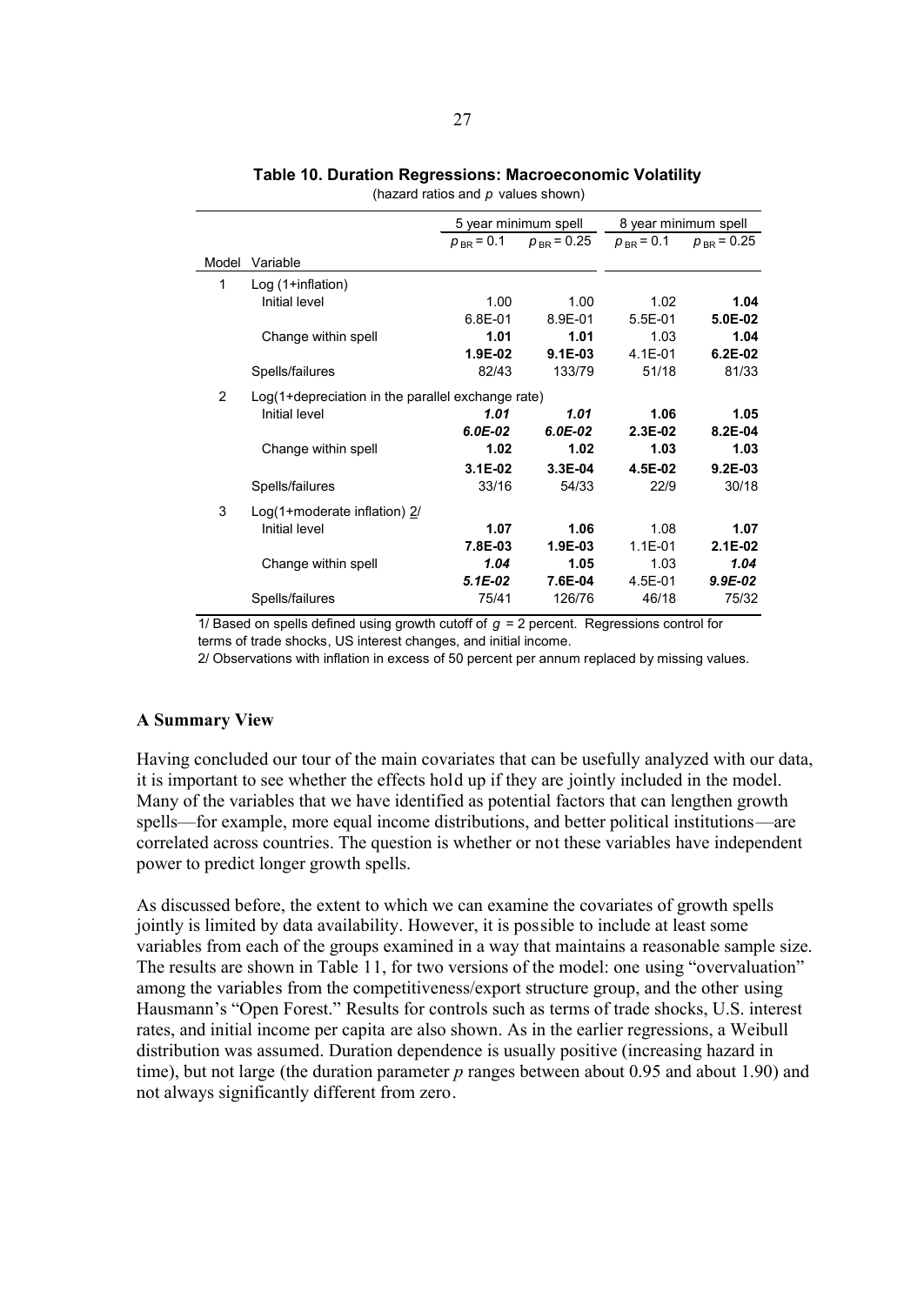## **Table 11. Summary Regressions**

(hazard ratios and p values shown)

|                |                                          | 5 year minimum spell |                 | 8 year minimum spell |                 |
|----------------|------------------------------------------|----------------------|-----------------|----------------------|-----------------|
|                |                                          | $p_{BR} = 0.1$       | $p_{BR} = 0.25$ | $p_{BR} = 0.1$       | $p_{BR} = 0.25$ |
|                | Model Variable                           |                      |                 |                      |                 |
| $\mathbf{1}$   | Log (1+inflation) (change within spell)  | 1.007                | 1.005           | 1.067                | 0.999           |
|                |                                          | $1.2E - 01$          | 1.8E-01         | 1.4E-01              | 7.2E-01         |
|                | Inequality (Gini Coefficient)            | 1.139                | 1.032           | 1.191                | 1.075           |
|                |                                          | 1.4E-04              | 8.9E-02         | 1.9E-02              | 1.5E-02         |
|                | Autocracy score (0-10 point scale)       | 1.081                | 1.089           | 1.302                | 1.148           |
|                |                                          | 3.9E-01              | 1.0E-01         | 4.9E-02              | 1.4E-01         |
|                | Trade Liberalization (0-1 dummy)         | 0.863                | 0.456           | 0.527                | 0.175           |
|                |                                          | $8.1E - 01$          | 4.8E-02         | 4.3E-01              | 3.3E-03         |
|                | Overvaluation (change within spell)      | 1.004                | 1.010           | 1.013                | 1.019           |
|                |                                          | 7.0E-01              | 3.4E-02         | 1.2E-01              | 3.8E-03         |
|                | Terms of Trade Change (percent)          | 0.96                 | 0.98            | 0.96                 | 1.02            |
|                |                                          | 8.3E-02              | $1.2E - 01$     | 1.5E-01              | 1.9E-01         |
|                | U.S. Interest Rate Change (points)       | 1.35                 | 1.36            | 1.15                 | 1.42            |
|                |                                          | 6.9E-02              | 5.1E-03         | 5.9E-01              | 2.5E-02         |
|                | Initial Income Per Capita (in thousands) | 1.04                 | 1.07            | 1.71                 | 1.15            |
|                |                                          | $8.1E - 01$          | $6.5E-02$       | 4.8E-03              | 1.6E-01         |
|                | Spells/failures                          | 37/18                | 73/44           | 26/10                | 40/21           |
| $\overline{2}$ | Log (1+inflation) (change within spell)  | 1.013                | 1.009           | 1.059                | 0.998           |
|                |                                          | 1.3E-02              | 3.4E-02         | $2.2E - 01$          | 5.8E-01         |
|                | Inequality (Gini Coefficient)            | 1.163                | 1.032           | 1.224                | 1.070           |
|                |                                          | 2.0E-04              | 1.5E-01         | 2.0E-02              | 4.4E-02         |
|                | Autocracy score (0-10 point scale)       | 1.130                | 1.158           | 1.341                | 1.213           |
|                |                                          | 1.9E-01              | 1.3E-02         | 4.7E-02              | 3.5E-02         |
|                | Trade Liberalization (0-1 dummy)         | 0.856                | 0.525           | 1.126                | 0.326           |
|                |                                          | 8.0E-01              | $1.2E - 01$     | $9.0E - 01$          | 4.1E-02         |
|                | Open Forest                              | 0.306                | 0.714           | 0.122                | 0.349           |
|                |                                          | 3.0E-02              | $1.2E - 01$     | 7.5E-03              | 1.2E-02         |
|                | Terms of Trade Change (percent)          | 0.97                 | 0.98            | 0.96                 | 1.01            |
|                |                                          | $1.4E - 01$          | 1.6E-01         | 1.9E-01              | 2.9E-01         |
|                | U.S. Interest Rate Change (points)       | 1.37                 | 1.39            | 1.37                 | 1.30            |
|                |                                          | $7.1E-02$            | 4.1E-03         | 2.9E-01              | 9.4E-02         |
|                | Initial Income Per Capita (in thousands) | 1.32<br>1.7E-01      | 1.12<br>2.0E-03 | 2.36<br>$1.2E-03$    | 1.37<br>2.7E-03 |
|                |                                          |                      |                 |                      |                 |
|                | Spells/failures                          | 34/17                | 67/40           | 25/9                 | 38/20           |

1/ Based on spells defined using growth cutoff of *g* = 2 percent. Regressions control for terms of trade shocks, US interest changes, and initial income.

As expected, the joint inclusion of many variables weakens some of the individual results, and one variable—inflation—loses statistical in the first model (the same happens if exchange rate depreciations are included in the model instead of inflation). Most other variables, however, retain their statistical and economic significance at least on some samples. The most robust predictors of duration are income distribution and the autocracy score (or equivalently, polity2, not shown); along with "Open Forest" in Model 2. Among the other export-related variables, the current account could not be examined in conjunction with the other variables in Table 10 because this reduced the sample too much; while the ratio of manufacturing in total exports turned out not to be significant in the presence of income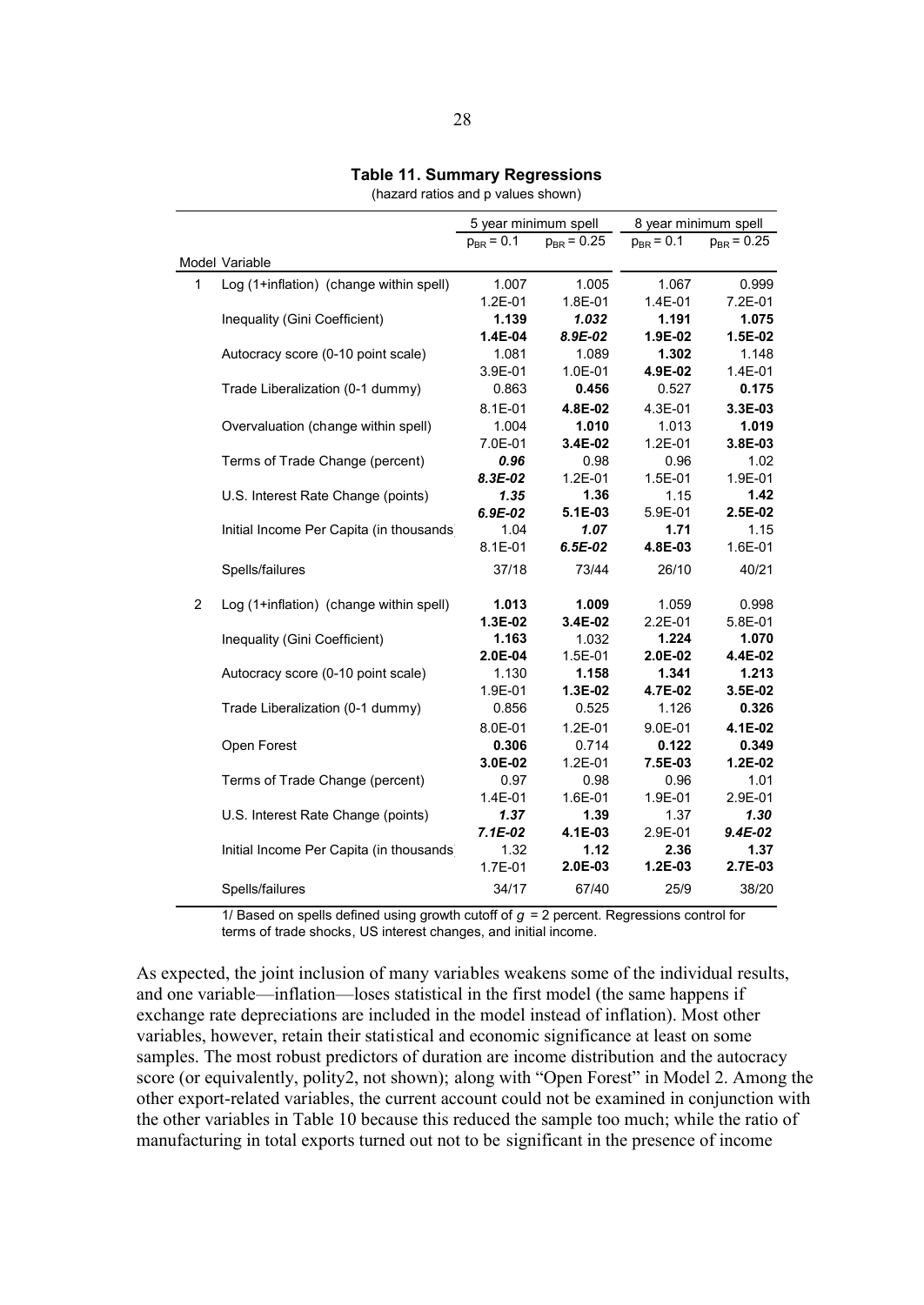distribution and democratization (perhaps lending support to the political economy interpretation of this variable by Johnson, Ostry, and Subramanian). Among the statistically significant variables, the hazard ratio estimates are for the most part similar to the coefficients examined before, though they tend to be less stable across subsamples.

Finally, it is worth noting that although some of our main results have the flavor of the "East Asian Miracle"—particularly our findings with respect to income distribution and export orientation—the results hold up when all Asian observations are excluded. Hence, the results of Table 11 seem to reflect general features of growth booms.

# **IV. CONCLUSION**

This paper builds on the emerging literature on growth transitions by moving the object of inquiry to the duration of growth spells. Using an extension of Bai and Perron's (1998, 2003) approach to testing for multiple structural breaks, we identified a rich set of structural breaks in economic growth paths around the world, and used these to define "growth spells." We then employed survival analysis to explore the role of a large number of economic factors that might be influencing the length of growth spells.

The paper identified a handful of economic and political characteristics that appear to sustain growth: more equal income distribution, democratic institutions, openness to trade and foreign direct investment, and an export or production structure that favors manufacturing and relatively sophisticated exports. We also found that stable macroeconomic environments, with lower inflation rates and fewer instances of high depreciation, are conducive to longer growth spells.

The associations and regularities identified in this paper seem consistent with several themes that have been prominent in the literature on economic development in the last 20 years. These include the view that less equal and cohesive societies experience lower and more volatile growth, perhaps because social conflict breeds populist policies (Sachs, 1989) or because it leads to weaker institutions and a reduced capacity for managing external shocks (Rodrik, 1999, Easterly, Ritzen, and Woolcock, 2006). They also include the notion that export orientation may help growth by building constituencies in favor of better institutions (Rajan and Zingales, 2006; Johnson, Ostry, and Subramanian, 2006, 2007); and the idea that current export or production structures matter for future growth because they favor innovation and allow economies to react more flexibly to shocks (Hausmann, Hwang, and Rodrik, 2006; Hausmann, Rodriguez, and Wagner, 2006). Exploring, differentiating, and testing these channels remains a challenge for future work.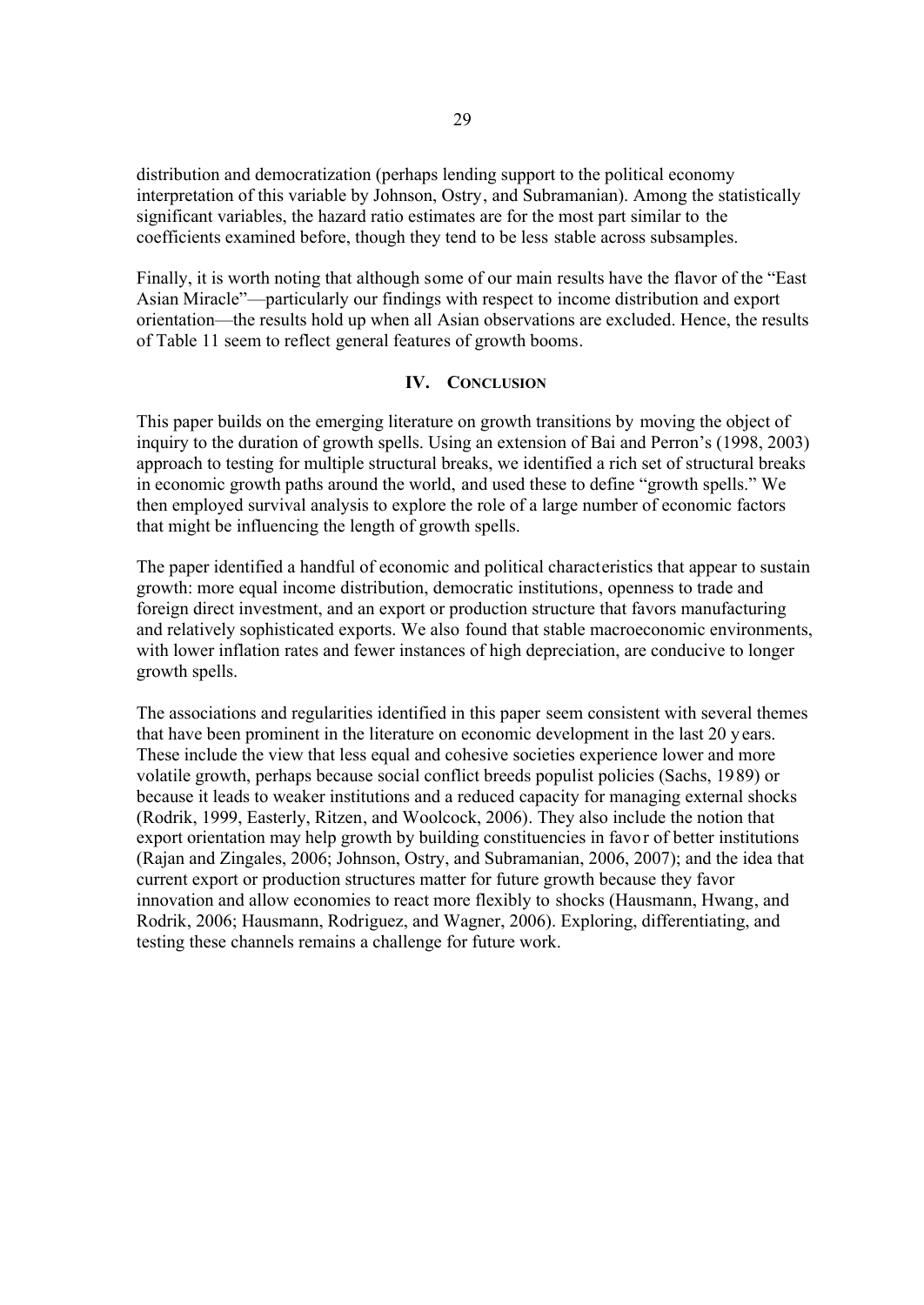#### **References**

- Acemoglu, Daron, Simon Johnson and James A. Robinson, 2001, "The Colonial Origins of Comparative Development: An Empirical Investigation," *American Economic Review*, Vol. 91, No. 5 (December), pp. 1369–1401.
	- ———, 2005, "Institutions as the Fundamental Cause of Long-Run Growth," in *Handbook of Economic Growth* (P. Aghion and S. Durlauf, eds., North Holland).

———, and Yunyong Thaicharoen, 2003, "Institutional Causes, Macroeconomic Symptoms: Volatility, Crises, and Growth," *Journal of Monetary Economics*, Vol. 50, pp. 49–123.

- Aizenman, Joshua, Brian Pinto, and Artur Radziwill, 2004, "Sources for Financing Domestic Capital—Is Foreign Saving a Viable Option for Developing Countries?," Working Paper No. 10624 (Cambridge, Massachusetts: NBER).
- Aguiar, Mark and Gita Gopinath, 2004, "Emerging Market Business Cycles: The Cycle is the Trend," Working Paper 10734 (Cambridge, Massachusetts: NBER).
- Alesina, Alberto, A. Devleeschauwer, W. Easterly, S. Kurlat and R. Wacziarg, 2003, "Fractionalization," *Journal of Economic Growth*, Vol. 8, pp. 155–94.
- Alesina, Alberto, Enrico Spolare, and Romain Wacziarg, 2005, "Trade, Growth, and the Size of Countries," *Handbook of Economic Growth* (Philippe Aghion and Steven N. Durlauf, eds., North Holland).
- Antoshin, Sergei, Andrew Berg, and Marcos Souto, 2008, "Testing for Structural Breaks in Small Samples," unpublished manuscript.
- Bai, Jushan, and Pierre Perron, 1998, "Estimating and Testing Linear Models with Multiple Structural Changes," *Econometrica*, Vol. 66, No 1 (January), pp. 47–78.

———, 2003, "Computation and Analysis of Multiple Structural Change Models," *Journal of Applied Econometrics*, Vol. 18, pp. 1–22.

- Becker, Torbjörn, and Paolo Mauro, 2006, "Output Drops and the Shocks That Matter," IMF Working Paper No. 172 (Washington: International Monetary Fund).
- Ben-David, Dan and David H. Papell, 1998, "Slowdown and Meltdowns: Postwar Growth Evidence from 74 Countries," *The Review of Economics and Statistics* (MIT Press), Vol. 80, No. 4 (November), pp. 561–571.
- Berg, Andrew, Jonathan D. Ostry, and Jeromin Zettelmeyer, 2006, "What Makes Growth Sustained?" Paper presented at the 2006 Annual Congresses of the EEA and LACEA.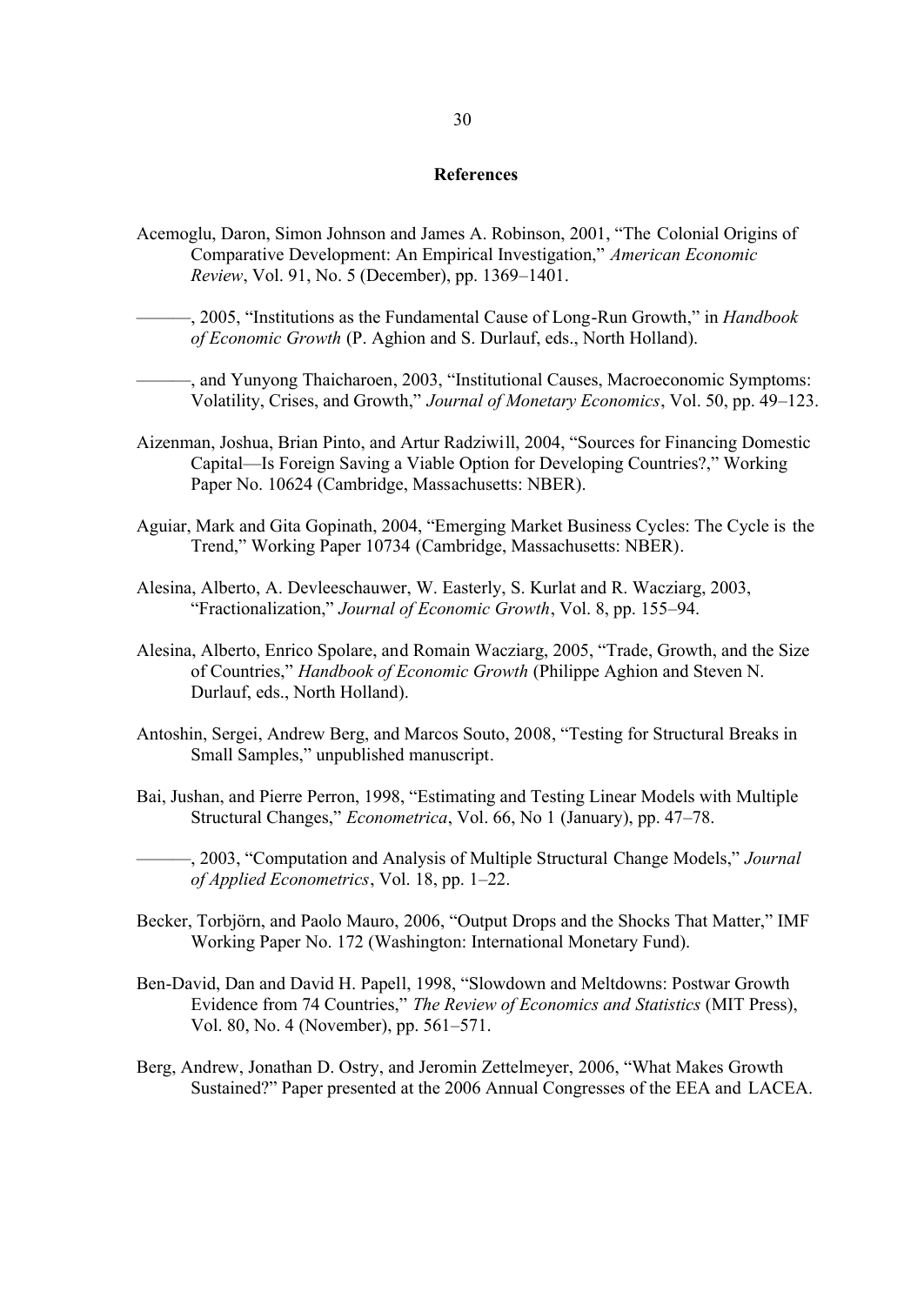- Berg, Andrew and Jeffrey D. Sachs, 1988, "The Debt Crisis: Structural Explanations of Country Performance", *Journal of Development Economics*, No. 29(3), pp. 271–306.
- Dell'Ariccia, Giovanni, J. di Giovanni, A. Faria, A. Kose, P. Mauro, J. D. Ostry, M. Schindler, and M. Terrones, 2008, "Reaping the Benefits of Financial Globalization," Occasional Paper (Washington: International Monetary Fund).
- Dollar, David, 1992, "Outward Oriented Economies Really Do Grow More Rapidly," *Economic Development and Cultural Change*, Vol. 40, No. 3, pp. 523–44.
- Easterly, William, 2005, "National Policies and Economic Growth: A Reappraisal," in *Handbook of Economic Growth*, Vol. 1A, ed. by Philippe Aghion and Steven N. Durlauf (Amsterdam and London: Elsevier).
- ———, Michael Kremer, Lant Pritchett and Lawerence H. Summers, 1993, "Good Policy or Good Luck? Country Growth Performance and Temporary Shocks," *Journal of Monetary Economics 32*, pp. 459–83.
- ———, and Ross Levine, 1997, "Africa's Growth Tragedy: Policies and Ethnic Divisions," *Quarterly Journal of Economics,* Vol. 112, pp. 1203–50.
- ———, Jozef Ritzen, and Michael Woolcock, 2006, "Social Cohesion, Institutions, and Growth," Economics and Politics, Vol. 18, No. 2 (July) pp. 103–20.
- Edison, Hali J., Michael W. Klein, Luca Antonio Ricci, And Torsten Sløk, 2004, "Capital Account Liberalization and Economic Performance: Survey and Synthesis," *IMF Staff Papers,* Vol. 51, No. 2, pp. 220–56.
- Fearon, James D, 2003, "Ethnic and Cultural Diversity by Country," *Journal of Economic Growth*, Vol. 8, pp. 195–222.
- Fernández, Carmen, E. Ley, and M. Steel, 2001, "Model Uncertainty in Cross-Country Growth Regressions," *Journal of Applied Econometrics*, Vol. 16, No. 5, pp. 563–76.
- Ghosh, Atish and Steven Phillips, 1998, "Warning: Inflation May Be Harmful to Your Growth," *IMF Staff Papers* (Washington: International Monetary Fund).
- Gleditsch, Nils Petter; Peter Wallensteen, Mikael Eriksson, Margareta Sollenberg & Håvard Strand, 2002, "Armed Conflict 1946-2001: A New Dataset." *Journal of Peace Research,* Vol. 39, No. 5, pp. 615–37.
- Hausmann, Ricardo, Lant Prichett and Dani Rodrik, 2005 "Growth Accelerations," *Journal of Economic Growth*, Vol. 10, pp. 303–29
- Hausmann, Ricardo, Jason Hwang, and Dani Rodrik, 2006, "What You Export Matters" (unpublished, Kennedy School of Government).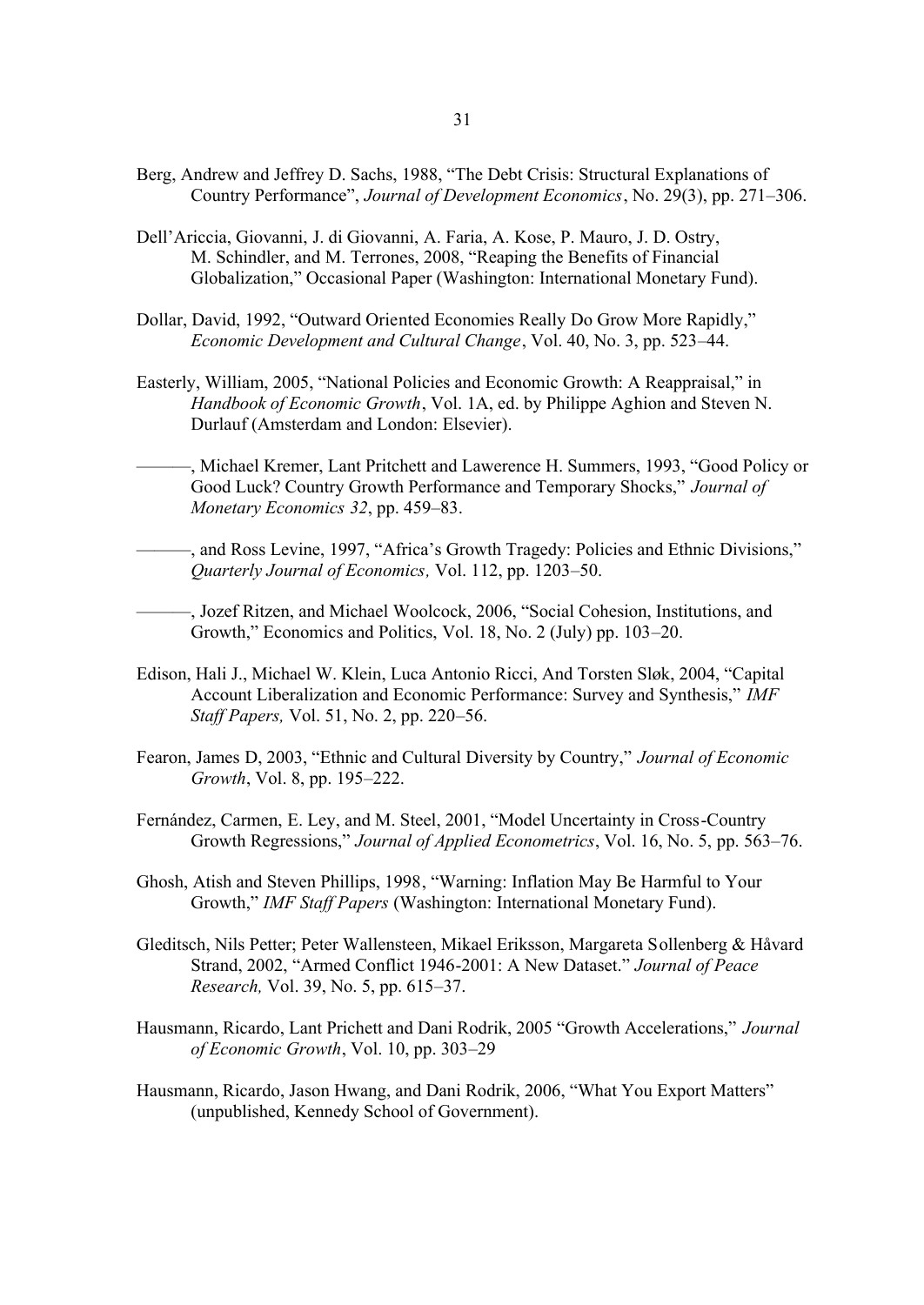- Hausmann, Ricardo, F. Rodriguez, and R. Wagner, 2006, "Growth Collapses," Working Paper No. 136, (April) (Cambridge, Mass: Center for International Development).
- Hausmann, Ricardo, and Bailey Klinger, 2007, "The Structure of the Product Space and the Evolution of Comparative Advantage," CID Working Paper No. 146, (April) (Cambridge, Mass: Center for International Development, Harvard University).
- Henry, Peter, 2007, Capital Account Liberalization: "Theory, Evidency, and Speculation," *Journal of Economic Literature*, Vol. XLV, pp. 887–935, December.
- Jerzmanowski, Michal, 2005, "Empirics of Hills, Plateaus, Mountains and Plains: A Markov Switching Approach to Growth," *Journal of Development Economics,* (May).
- Johnson, Simon, Jonathan D. Ostry, and Arvind Subramanian, 2006, "Levers for Growth: Policy Lessons from Earlier Bouts of Growth in Developing Countries," *Finance and Development* (March), pp. 28–32.
- ———, 2007, "The Prospects for Sustained Growth in Africa: Benchmarking the Constraints," Working Paper 13120 (Cambridge, Massachusetts: NBER).
- Jones, Benjamin F. and Benjamin A., Olken, 2005, "The Anatomy of Start-Stop Growth," Working Paper 1152 (Cambridge, Massachusetts: NBER).
- Kose, M. Ayhan, E. Prasad, S. Wei, and K. Rogoff, 2006, "Financial Globalization: A Reappraisal," IMF Working Paper No. 189 (Washington: International Monetary Fund).
- Pattillo, Catherine, Sanjeev Gupta, and Kevin Carey, 2005, "Sustaining Growth Accelerations and Pro-Poor Growth in Africa," IMF Working Paper No. 195 (Washington: International Monetary Fund).
- Prasad, Eswar, Raghuram Rajan, and Arvind Subramanian, 2007, "Foreign Capital and Economic Growth," *Brookings Papers on Economic Activity* 1, pp. 153–209.
- Pritchett, Lant, 1996, "Measuring Outward Orientation: Can It Be Done?," *Journal of Development Economics* Vol. 49, No. 2 (May), pp. 307–35.
- -, 2000, "Understanding Patterns of Economic Growth: Searching for Hills Among Plateaus, Mountains, and Plains," *World Bank Economic Review,* pp. 221–50.
- Rajan, Raghuram, and Arvind Subramanian, 2005, "What Undermines Aid's Impact on Growth? IMF Working Paper No. No. 126 (Washington: International Monetary Fund).
- Rajan, Raghuram, and Luigi Zingales, 2006, "The Persistence of Underdevelopment: Institutions, Human Capital, or Constituencies?" NBER Working Paper No. 12093 (Cambridge, Massachusetts: NBER).